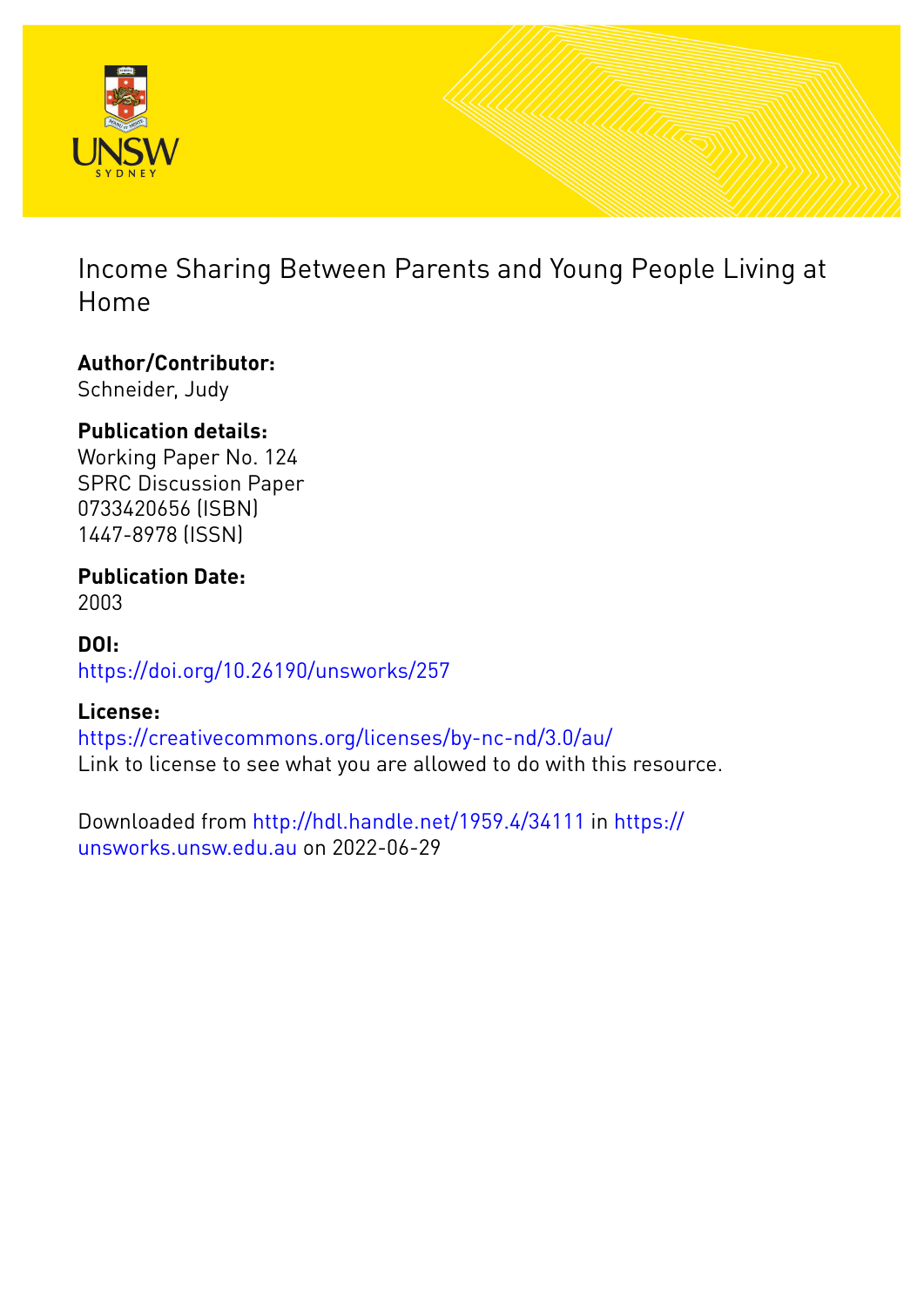

# **INCOme sharing between parents and Young people living at home**

By Judy Schneider SPRC Discussion Paper No. 125 *September 2003*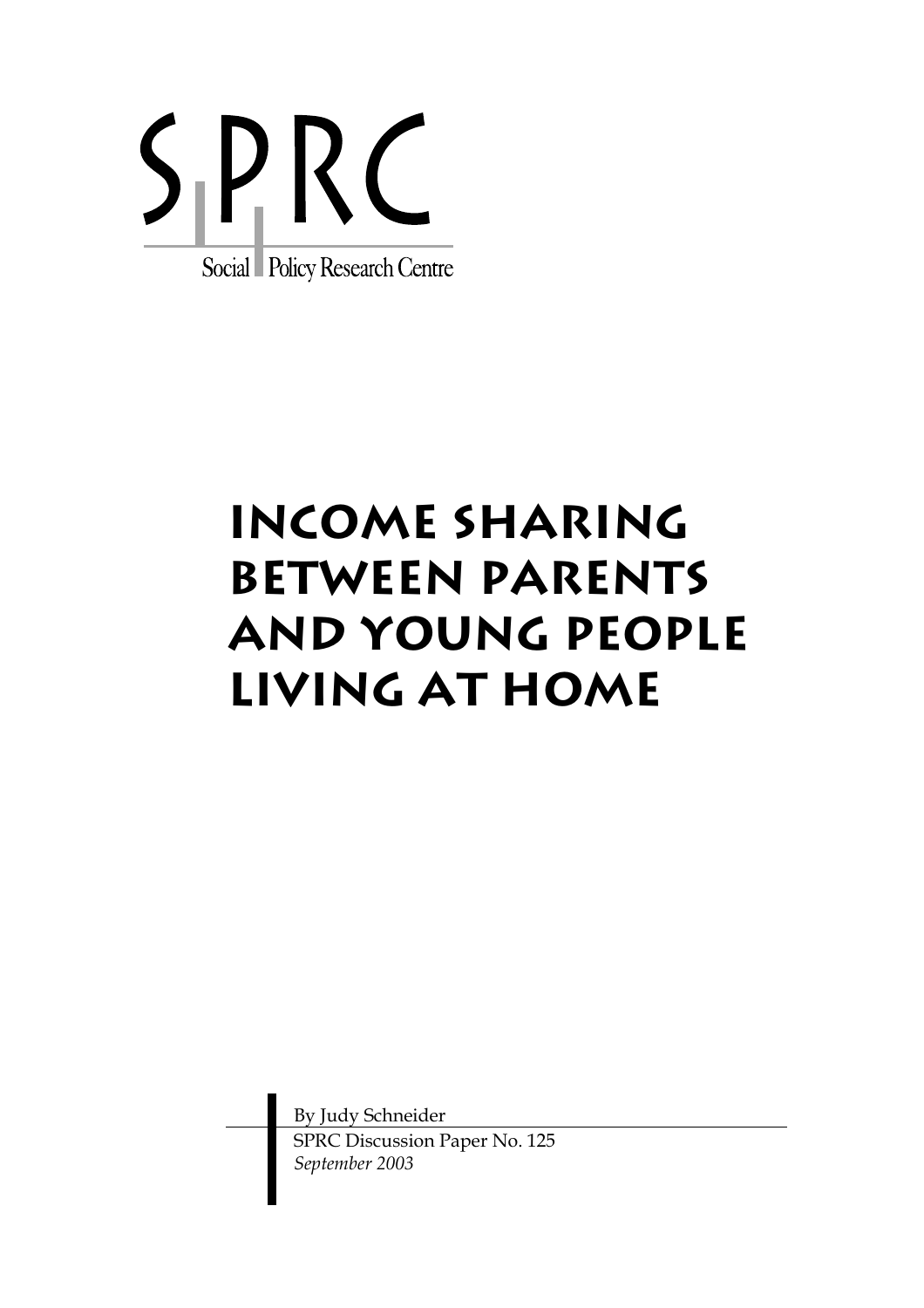Published by The Social Policy Research Centre University of New South Wales Sydney NSW 2052 Australia © SPRC 2003

ISSN: 1447-8978 ISBN: 0 7334 2065 6

Social Policy Research Centre Discussion Papers are a means of publishing selected results from the Centre's research, work commissioned by the Centre or research by visitors to the Centre, for discussion and comment in the research community and/or welfare sector before more formal publication. As with all the Centre's publications, the views expressed in this discussion paper do not reflect any official position on behalf of the Centre. This publication may be downloaded for use in private study, research, criticism and review. The publication is copyright, and may not be reproduced in any form without the prior permission of the author.

Peter Saunders, Jenny Chalmers and Saba Waseem Editors

About the Author: Judy Schneider produced this paper while a Research Scholar at the Social Policy Research Centre

Correspondence to: Judy Schneider Email: jschneider@unsw.edu.au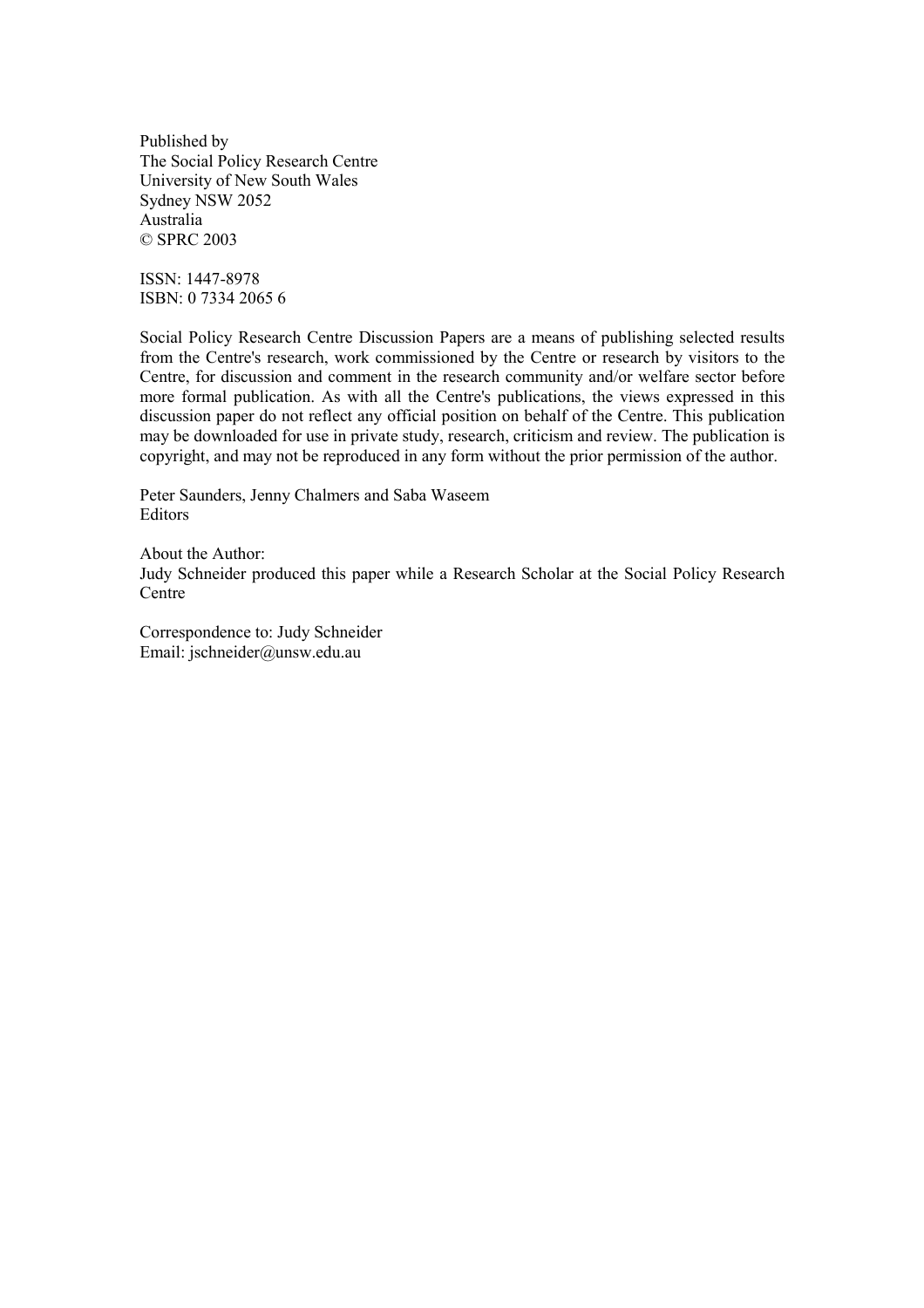#### **Abstract**

Since the 1970s, changes in the Australian labour market, education and income policies have led to reductions in income for young people aged 15 to 24 years. Young people today are therefore more reliant on their parents sharing income with them.

This paper presents the results of original research that shows how parents share, or 'pool' their income with young people living at home. Australian household expenditure data is examined using new and extended methods to show how different levels of income received by young people and their parents affects expenditure on themselves and other family members.

It is found that on average, young peoples' consumption of basic food items is unaffected by their level of personal income indicating that parents pool income for these items. However, in low-income families, young people are more likely to consume luxury food items if they have higher personal incomes suggesting less pooling by parents. It is also found that regardless of levels of parental income, young peoples' consumption of adult goods such as alcohol and cars is restricted unless they have incomes of their own.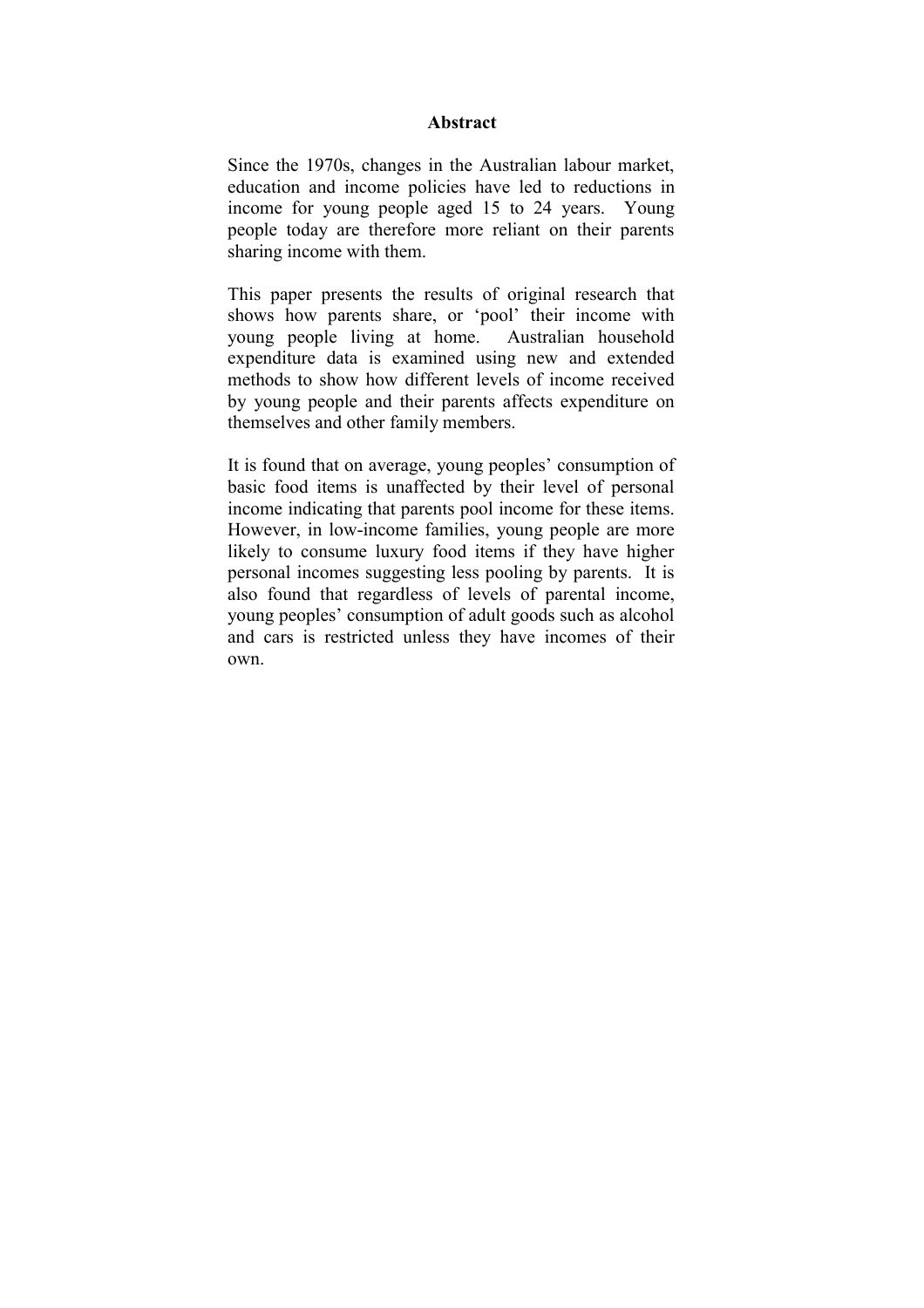## **1 Introduction**

### **1.1 Overview**

Since the early 1970s, changes in the Australian labour market and education and income policies have led to a reduction in the incomes of young people aged 15 to 25 years. Young people today are much more likely to be financially dependent<sup>1</sup> on their parents than previously. Schneider (2000: 10) showed that between 1982 and 1996, the proportion of young people aged 15-17 years who were financially dependent increased from 79 per cent to 96 per cent and the proportion of financially dependent young people aged 18-21 years increased from 38 per cent to 62 per cent.

Instead of relying on their own incomes, young peoples' well being is increasingly dependent on the extent to which parents share income with them. Therefore, sharing between parents and young people is of greater importance than before.

This paper examines income sharing between parents and young people who live at home while a forthcoming discussion paper examines sharing between parents and young people living away from home.

## **1.2 The concept of income sharing**

Before undertaking further discussion, it is useful to clarify what is meant by 'income sharing'. In this paper, the concept of income sharing refers to the process by which the personal incomes of family members are combined and shared resulting in consumption for each family member.

Say a family consists of a mother and young person where the mother receives a relatively high personal income (\$500pw) and the young person receives a smaller personal income (\$100pw) as illustrated in Figure 1.1. Through a process of income sharing, the mother and young person combine their income so that the mother effectively subsidises the consumption of the young person. The end result is that the value of the mother's personal consumption (\$350pw) is less than her personal income and the value of the young adult's consumption (\$250pw) is higher than his or her personal income.

 $\frac{1}{1}$  In that study, financial dependency referred to young people having personal incomes below the Henderson Poverty Line, where personal income was derived from market or state sources but not from parents (see Schneider 2000: 1-2 for further discussion). In following sections of this paper, 'financial dependency' is used more generically to refer to reductions in income leading to greater reliance on others.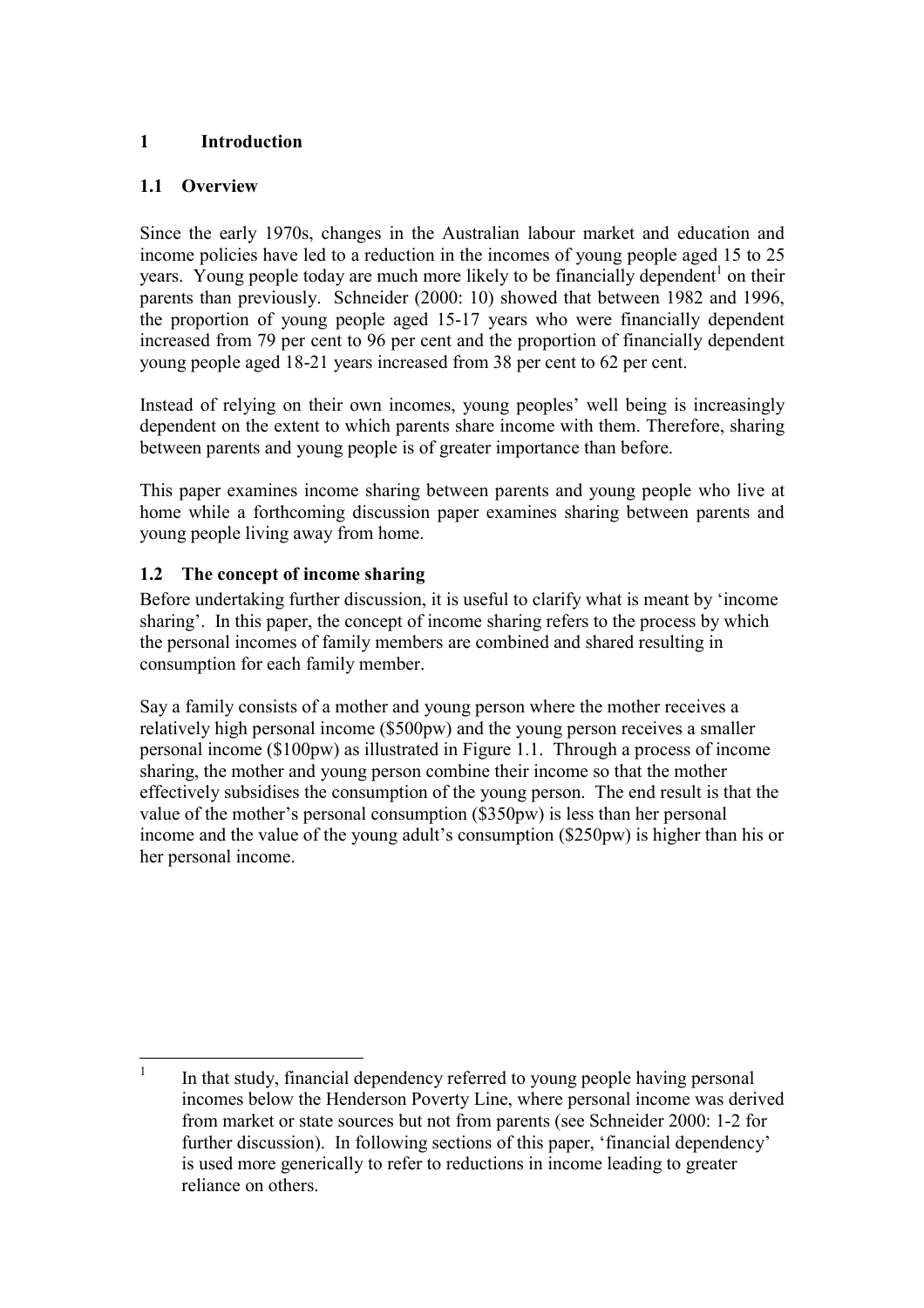#### **Figure 1.1: Hypothetical example of how income might be shared in a lone parent family**



An issue that is well acknowledged within income policy development and research is the adequacy of family income i.e. what happens if the young adult loses his or her income and there is no compensating increase in the mother's income? While there is scope for further research on the adequacy of family incomes for supporting young people<sup>2</sup>, this is not covered by this paper.

This paper is concerned with the subtler question of whether a change in the distribution of the personal incomes of family members results in a change in the consumption, or well being, of family members. i.e. What happens if the young person loses his or her \$100pw and instead, the mother receives an extra \$100pw? Is the consumption of the young person unchanged or does it decrease? If changes to the personal incomes of family members do not result in a change in the consumption of those family members, then changes in the financial dependency of young people may not matter. Young people may benefit to the same extent regardless of whether they personally receive income (say from work or social security payments) or whether their parents support them.

#### **1.3 Theories of income sharing**

Theories of income sharing within families or households can be broadly divided into two groups<sup>3</sup>:

 $\frac{1}{2}$  However, Irwin (1995) suggests that this may not be an issue since reductions in young peoples' incomes since the 1970s may have been compensated by increases in mothers' incomes, so that average family income has been maintained over time.

<sup>3</sup> A comprehensive and critical description of the seven main theories of family sharing is provided in Schneider (2002: 16-43).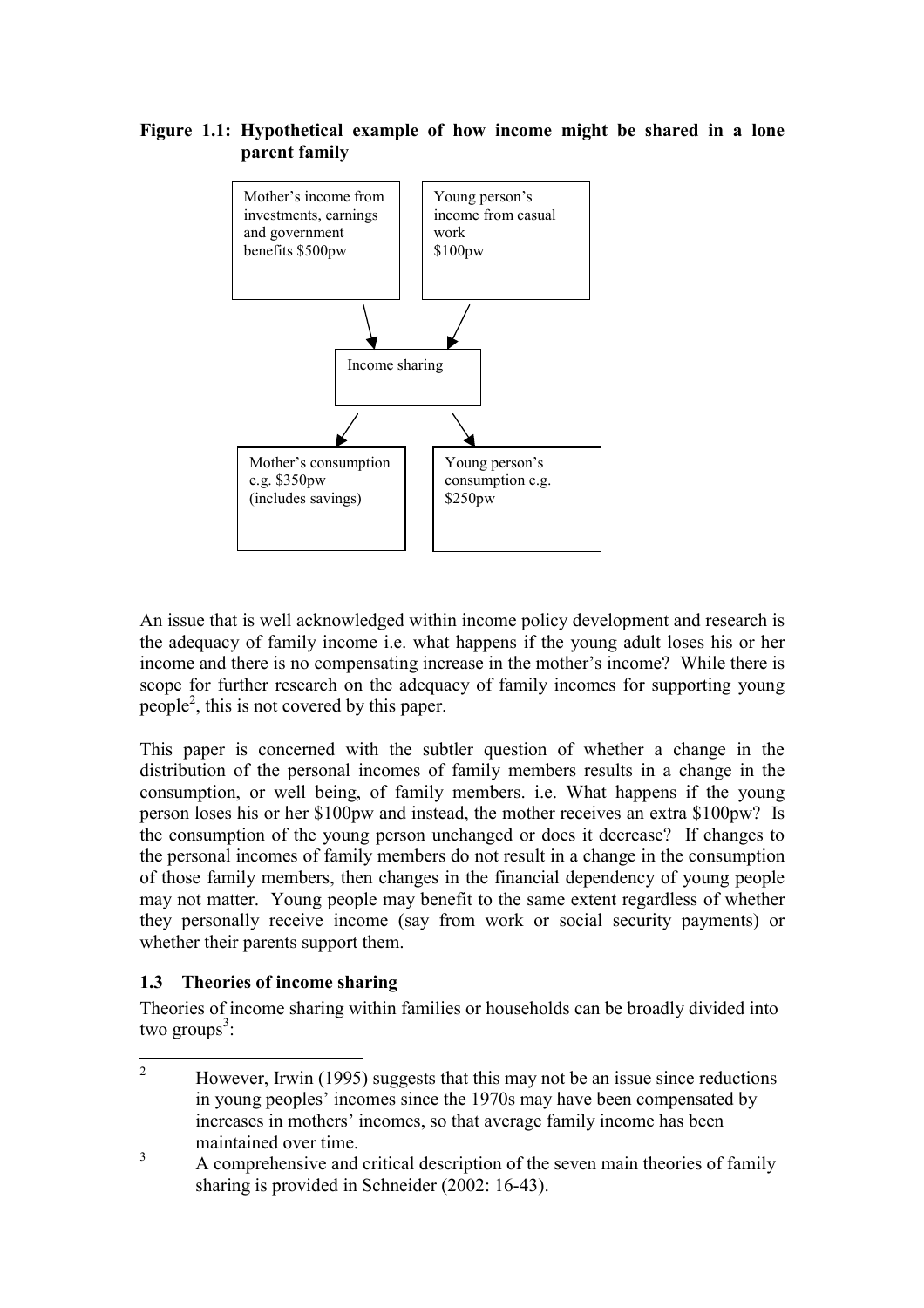- i) those that predict families 'completely pool' their income so that it makes no difference to each family member's consumption who receives income, and
- ii) theories that predict partial or no pooling so that who receives income does make a difference to each family member's consumption.

Drawing on the previous example, theories that predict 'complete pooling' suggest that if the mother receives an extra \$100pw and the young person loses his or her \$100pw, this will make no difference to the young person's consumption i.e. the young person will continue to consume the equivalent of \$250pw. If these theories are correct, then financial dependence should make no difference to a person's consumption.

Theories that predict complete pooling of family income include the consensus model by Samuelson (1956), the obligation model as described by Finch (1989) and Becker's (1974 and 1981) theory of an altruistic head, which are briefly described below:

- i) Samuelson produced the first of the economic models of income sharing in 1956. He suggested that family members share consumption according to a common set of values, or consensus, regarding each members' (socially defined) needs. This theory predicts that consumption outcomes will be the same regardless of who receives the income in a family (ie complete pooling) because consumption outcomes are determined according to need.
- ii) Similarly, Finch (1989: 147-148) argues that there is an implicit model of income sharing adopted by many social scientists, in which family members are assumed to share consumption according to feelings of obligation or duty towards one another. This theory predicts that consumption outcomes will be the same regardless of who receives the income in a family (ie complete income pooling) because consumption outcomes are determined according to obligation.
- iii) Lastly, Becker (1974 and 1981) describes a model in which the household head has enough income to compensate for changes in family members' incomes, and shares out consumption between family members according to his or her own preferences. For example, a father might reduce his contribution to the consumption of one of his children who obtains an independent source of income, so that each of his children end up with the same relative level of consumption as would occur if the child did not have an independent income. In this model, consumption outcomes will be the same regardless of who receives the income in a family (ie complete income pooling) because the head compensates for changes in each person's income.

In contrast, there are a number of more recent theories that suggest that families do not pool their incomes completely and relative levels of consumption depend on who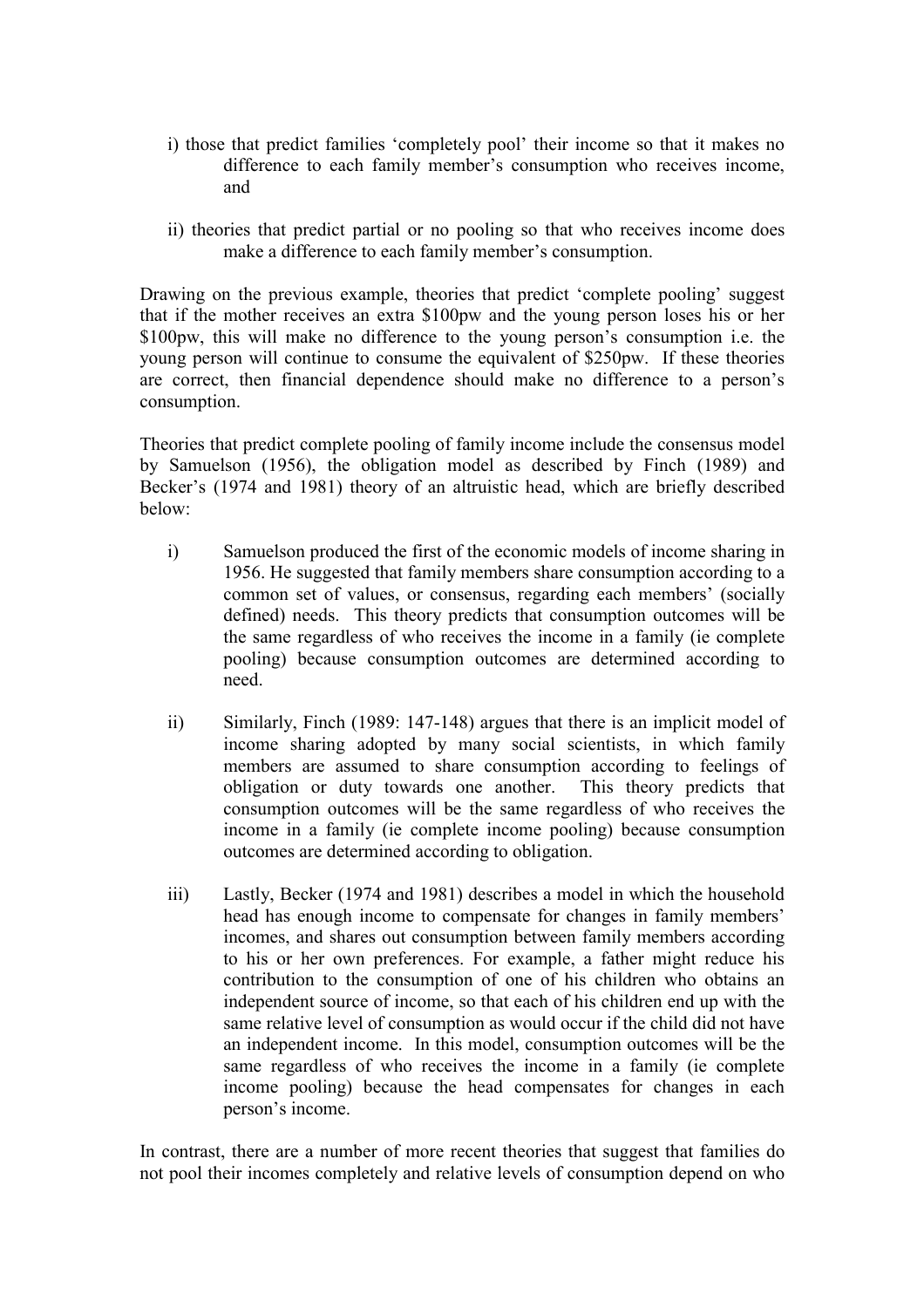receives the income in the family. In terms of the previous example, if a young person loses his or her income of \$100pw and the mother gains \$100pw, then the young person's consumption will be reduced by as much as \$100pw. Such theories suggest that reductions in personal income, or financial dependence, can have an adverse effect on consumption.

Theories that predict partial or no pooling are based on the belief that family members consume according to their bargaining power in the family and this bargaining power is dependent on the income they receive. These theories have mostly been applied to sharing between husbands and wives and have been loosely classified as the 'feminist theories' of intra-household income distribution (eg Jenkins, 1991). These include:

- i) the 'divorce threat' model described by Manser and Brown (1980) and McElroy and Horney (1981), in which bargaining power depends on the non-wage income the person receives<sup>4</sup>;
- ii) the 'separate spheres' model by Lundberg and Pollak (1993) in which bargaining power is determined according to the total income of the person plus any unpaid household work they may contribute to the household; and,
- iii) more general models such as that adopted by Browning, Bourguignon, Chiappori and Lechene (1994) which suggest that the receipt of personal income is proportional to bargaining power and any reduction in personal income will affect the consumption of the individual.

If theories that predict incomplete pooling are correct, then increasing financial dependency matters because it has adverse consequences for those made dependent.

## **1.4 The importance of income sharing in public policy**

Whether families share income through complete pooling or not is of importance to the construction of incomes policy in Australia. As discussed by Edwards (1983) in relation to husbands and wives, many of the rules in the Australian social security and tax system can structure financial dependency within families.

For example, the level of income support paid to eligible recipients (such as people who meet the criteria for unemployment benefits) in Australia is generally 'means tested'. Means testing reduces the level of payments made to an otherwise eligible income support recipient according to the income of the eligible recipient plus the income of his or her partner if a partner exists. The inclusion of the partner's income in the means test results in people being financially dependent on their partners where their partner's income is judged sufficient, since they are not otherwise eligible for State support.

In mid 1998, the Australian government extended the means testing of young people's unemployment benefits to take their parents incomes into greater account. Prior to that time, a proportion of the unemployment benefits for young people aged up to 18

 $\frac{1}{4}$  Wage income is not taken into account because earning it detracts from the person's leisure.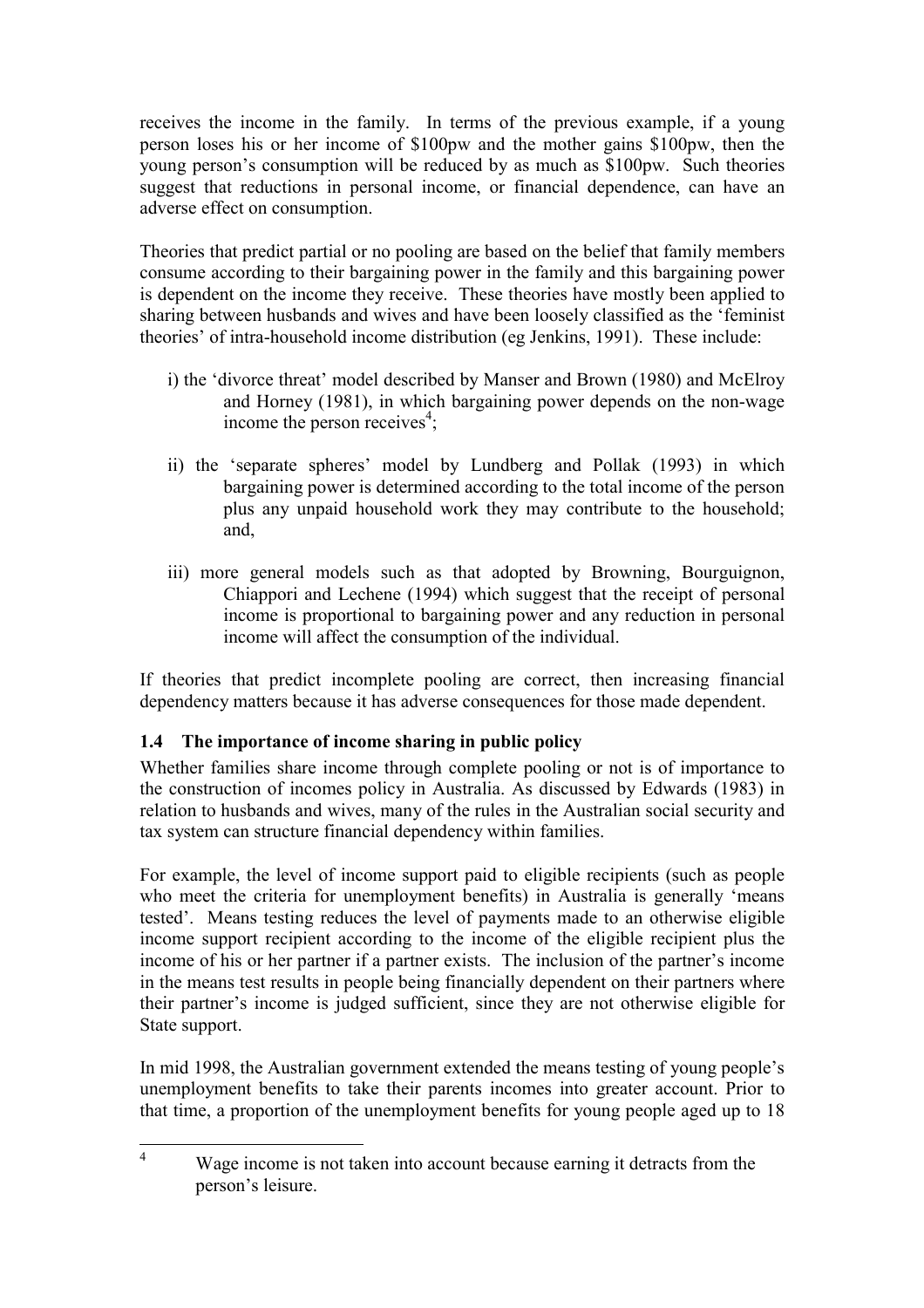years was means tested on their parents' incomes (DSS, 1997:87). In mid 1998, following the introduction of the Common Youth Allowance, parental means testing was extended to the whole of the unemployment benefits of young people aged under 18 years, and was also applied to the benefits of young people up to the age of 21 years (Centrelink, 1998). Thus, the financial dependence of young unemployed people on their parents was extended. Young unemployed people became totally financially dependent on their parents up to the age of 21 years if their parents' incomes were sufficient. It can only be argued that young unemployed people were not disadvantaged by this change if it is assumed there is complete income pooling with their parents<sup>5</sup>.

It is likely that this trend of increasing financial dependency between parents and young people will continue. As discussed by Deacon and Bradshaw (1983: 196-204) in relation to means-testing in Britain, policies that involve increased reliance on family income testing can contribute to reducing government expenditure and improving employment incentives, making the continuation and expansion of such policies attractive to government. It is also likely that as skill requirements continue to increase, more young people will spend time in upper secondary and tertiary education before becoming financially independent.

## **1.5 The need for further research**

Despite the introduction of policies that increase young peoples' financial dependence on parents, and the pressure to extend these policies, there is very little material available to policy makers to inform them of the implications of such financial dependency. A survey of the literature, as briefly outlined in the next section, shows there is very little information on this topic and what little exists is not readily used for policy purposes. Instead, it appears that existing policy has been based to some degree on the faith that families completely pool income and family members are not disadvantaged by their financial dependency. This belief is consistent with numerous critiques of family policy which assert that family policy is driven by 'ideology' or middle class beliefs of how (traditional nuclear) families should behave (eg Tomlinson and Creed, 1984; Pascall, 1986; Gittens, 1993).

The difficulty with the assumption that families completely or largely pool income, is that it may not happen in practice<sup>6</sup>. Relying on families to share poses considerable risk of hardship. As discussed by Goodin (1988) and Rayner (1994), the family provides support that is discretionary or unregulated. No attempt is made to provide families with guidelines on how they should share, there is no monitoring of sharing to determine whether it is sufficient and there is no legal recourse available to dependent family members if it is not. In other words, a person's well being is not guaranteed by the family, regardless of the overall level of family income.

It is possible that policies that assume dependent family members will be supported by other family members cause great hardship to those dependants who are not

 $\frac{1}{5}$  The parents of young unemployed people were also disadvantaged, but this was more explicitly acknowledged.

 $\frac{6}{100}$  For example, Bittman and Pixley (1997: 145-171) have found divergence between the beliefs of family members regarding how they should behave and how they actually do behave in relation to household work.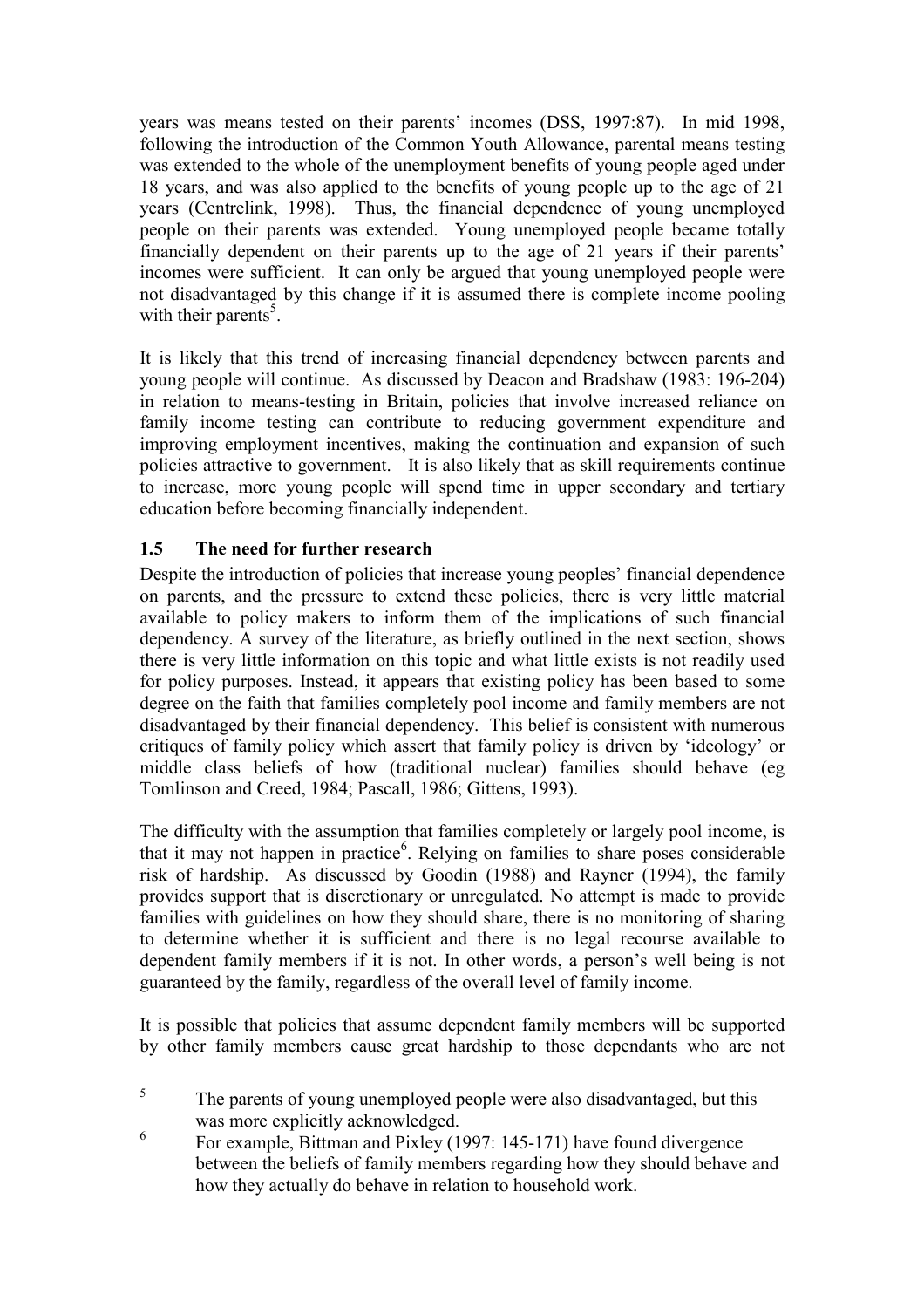supported, or are supported only to a limited extent. This is of concern, not just from compassionate grounds, but because it may lead to other social problems. These problems include homelessness, since dependants who are unable to live at home are also unable to afford independent living. It can also contribute to crime. Studies in Melbourne by White (1997) and in Sydney by Vinson, Abela and Hutka (1997) support the view that much crime committed by young people, involving theft and drug dealing, is undertaken to supplement their incomes and in some cases, for survival. White (1997) even suggests that lack of sources of legitimate income provide grounds for the expansion of the drug culture.

It is therefore important that we better understand how families share to determine the effects of policies that increase financial dependency. We need to know to what extent and under what circumstances, families can be expected to support their members based on empirical data on the actual behaviour of families. This would allow policy makers to be informed of the implications of their policy designs and allow them to consciously choose between the different costs and benefits of policy that changes reliance on family sharing.

## **2 Previous research on within-household family sharing**

As discussed in Section 1, there is limited research on how families share income. In particular, there is little information on how family members who live in the same dwelling share income, which is the topic covered by the current paper. A forthcoming paper examines sharing between parents and young people living away from home

Sharing between parents and young people living at home, or *within*-household sharing is particularly difficult to investigate. Studies of within household sharing aim to describe how different members benefit from family income as indicated by their individual consumption. Unfortunately, most large-scale official surveys do not provide information on individual consumption of household members<sup>7</sup> but instead focus on providing information on total household consumption. This is because it is very difficult to measure the individual consumption of public goods, such as lighting and heating and also because the assumption that families completely pool their income has pervaded this area of data collection so that production of estimates of individual consumption are not considered necessary.

Given these data constraints, examination of sharing within households is restricted to two types of studies: those with smaller and less representative samples which have attempted to collect information on individual consumption and studies which use indirect or inferential methods to tease out information from large-scale surveys. Studies that have been conducted to date and their findings are briefly summarised in the following sections.

 7 However, some surveys provide individual expenditure information for some commodities because some household estimates are derived by adding together the individual expenditures of household members as recorded in personal expenditure diaries. This personal expenditure information has no official status, since it is simply a by-product associated with producing the household expenditure estimates, and it only covers selected commodities.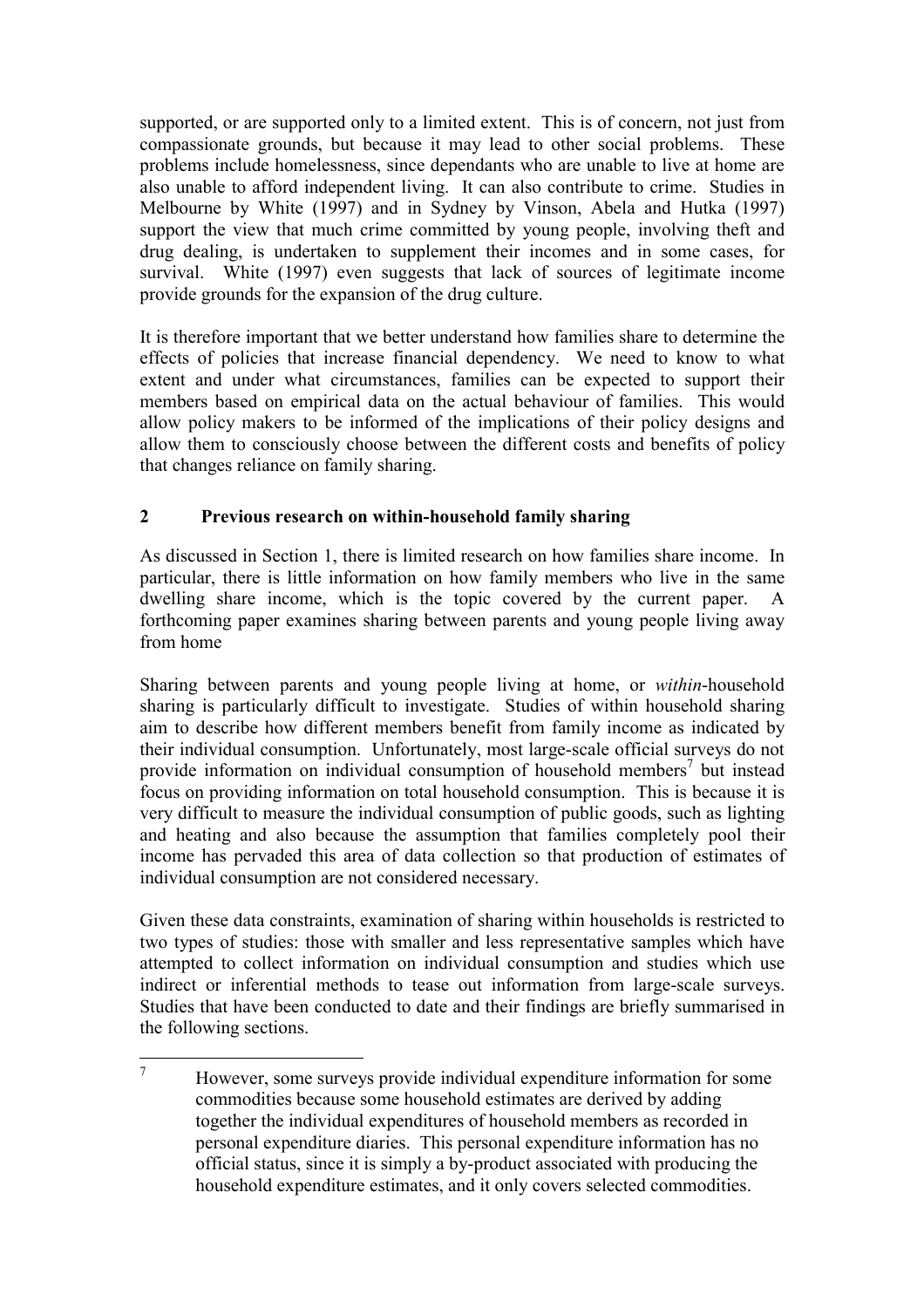## **2.1 Small-scale qualitative studies**

The small-scale studies include a study of family members' consumption of different foods by Charles and Kerr (1987) and studies of financial arrangements between husbands and wives (eg Edwards (1983), Pahl (1989)) and between young people and their parents (Powles (1986)).

These studies suffer from a range of methodological limitations, including small sample sizes as well as problems of data validity and reliability. In particular, as discussed by Wilson (1987a, 1987b) and Singh and Lindsay (1996), the studies of financial arrangements suffer from difficulties associated with obtaining information from people about their financial arrangements in a way that reflects how people actually behave rather than how dominant ideology expects them to behave $8$ .

However, while allowing for their limitations, there are important points to be drawn from these studies. Their results suggest:

- i) pooling varies according to the status of the commodity being consumed (Charles and Kerr, 1987),
- ii) there is considerable variation between households in how they arrange their finances (Pahl, 1989: 90; Powles, 1986);
- iii) control over how money is spent is related to own income as well as social status (Edwards, 1983: 265; Wilson 1987a: 218; Pahl, 1989: 109); and
- iv) different sharing relationships apply at different income levels (Wilson 1987a: 212-218).

#### **Studies based on the analysis of household expenditure surveys**

Other studies of income pooling have been based on the analysis of expenditure data, as reported in the Canadian, United Kingdom and Australian household expenditure surveys. The primary purpose of these surveys is to measure changes in household expenditure in order to update the basket of goods and services for the compilation of consumer and (in some cases) retail price indices. These surveys also provide information on the characteristics and spending patterns of a large number of households which provide indirect information on the extent of family sharing. Studies that have drawn on this data include the following

i) studies of (unofficial estimates of) personal expenditure data<sup>9</sup>. These studies have shown that women report the most personal expenditure on

.

 $\overline{a}$ 

<sup>8</sup> The following quote from Comer (1974) cited by Wilson (1987a: 46) provides a good example of how ideology can shape responses to interview questions. Comer (1974) states "…If any sociologist or interested person had inquired into the financial arrangements in my marriage, I would have lain my hand on my heart and sworn that we shared money equally. And in theory, I would have been telling the truth. In fact, it would no more have occurred to me to spend money on anything else but housekeeping than it would have occurred to him not to."

<sup>9</sup> See footnote 7 for an explanation.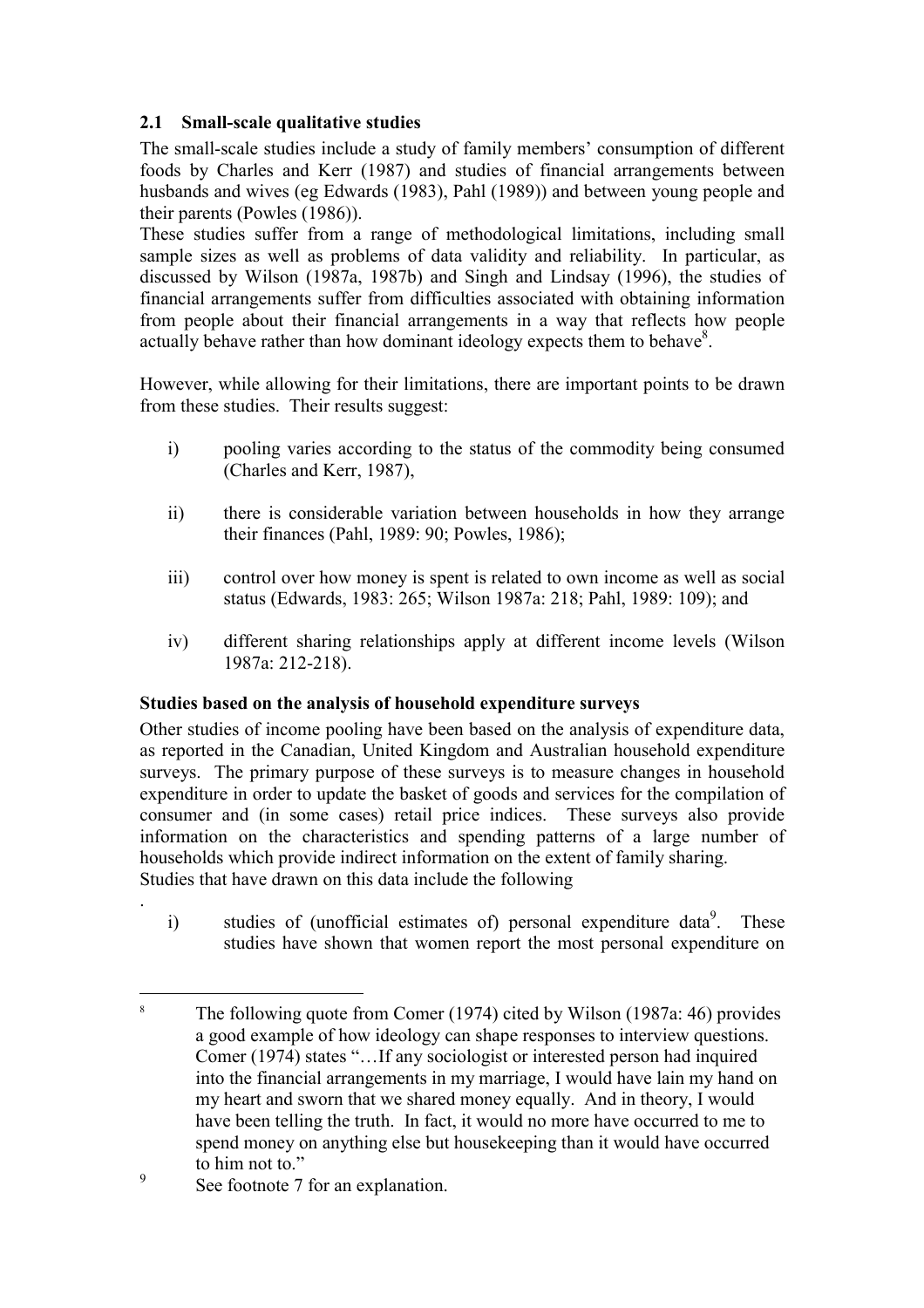food, indicating that they did most of the family shopping which was then shared with other family members (Piachaud  $(1982: 479)^{10}$ .

- ii) demand estimation studies, which test whether personal incomes (in addition to family income) are significant predictors of household expenditure using regression analysis. These have found that the distribution of income between husbands and wives is a significant predictor of expenditure for: clothing, alcohol and tobacco (Piachaud, 1982: 475), housing, alcohol and services (Smith ,1991: 23), restaurant food, home food, men's and women's clothing, childcare, charitable donations, tobacco and alcohol (Phipps and Burton, 1992; cited in Phipps and Burton 1995b: 9) and men's and women's clothing (Browning et al 1992; cited in Bergstrom, 1997: 39) indicating that husbands and wives do not completely pool their incomes for these commodities. Hayashi (1995) also found that the distribution of income between parents and older children (over 25 years) affected the types of food purchased by Japanese households containing two generations, indicating that these family members did not completely pool their incomes for the purchase of food.
- iii) Studies of sharing rules, which calculate the proportion of expenditure on a private commodity consumed by one partner in a marriage. Subject to a number of methodological limitations, Browning et al. (1994: 1077) found that personal consumption of clothing (as indicated by the sharing rule) was a function of the relative incomes of partners, as well as total household income and their personal characteristics. This was similarly found in the work of Lazear and Michael (1988) and Tran-Nam and Lee (1992) who examined sharing rules between parents and young children. They found that proportions spent on adult goods changed with total expenditure (Lazear and Michael 1988:95-96; Tran-Nam and Lee, 1992:  $12)^{11}$ . These results suggest, like the other studies, that sharing relationships change with total household income.

## **2.2 Overview of previous research**

In summary, the small- and large-scale studies of within family sharing provide little support for theories that predict that families completely pool their income for all commodities. Instead, these indicate that sharing is affected by the status of the good being shared, the level of household income and differences in income distribution within the household.

 $\overline{a}$ *<sup>10</sup>* Johnson, Haralambopoulos and Hellwig (1997) conducted a more recent study that used personal expenditure information from the Australian 1988-89 Household Expenditure Survey. Unfortunately, however, this study has been based on a misunderstanding of Household Expenditure Survey data and therefore its results are not reported. Schneider (2002, Appendix I) provides more information.

<sup>&</sup>lt;sup>11</sup> These studies, however, did not examine the question of how expenditure varied according to changes in the personal income of children, which is the issue of interest in this study.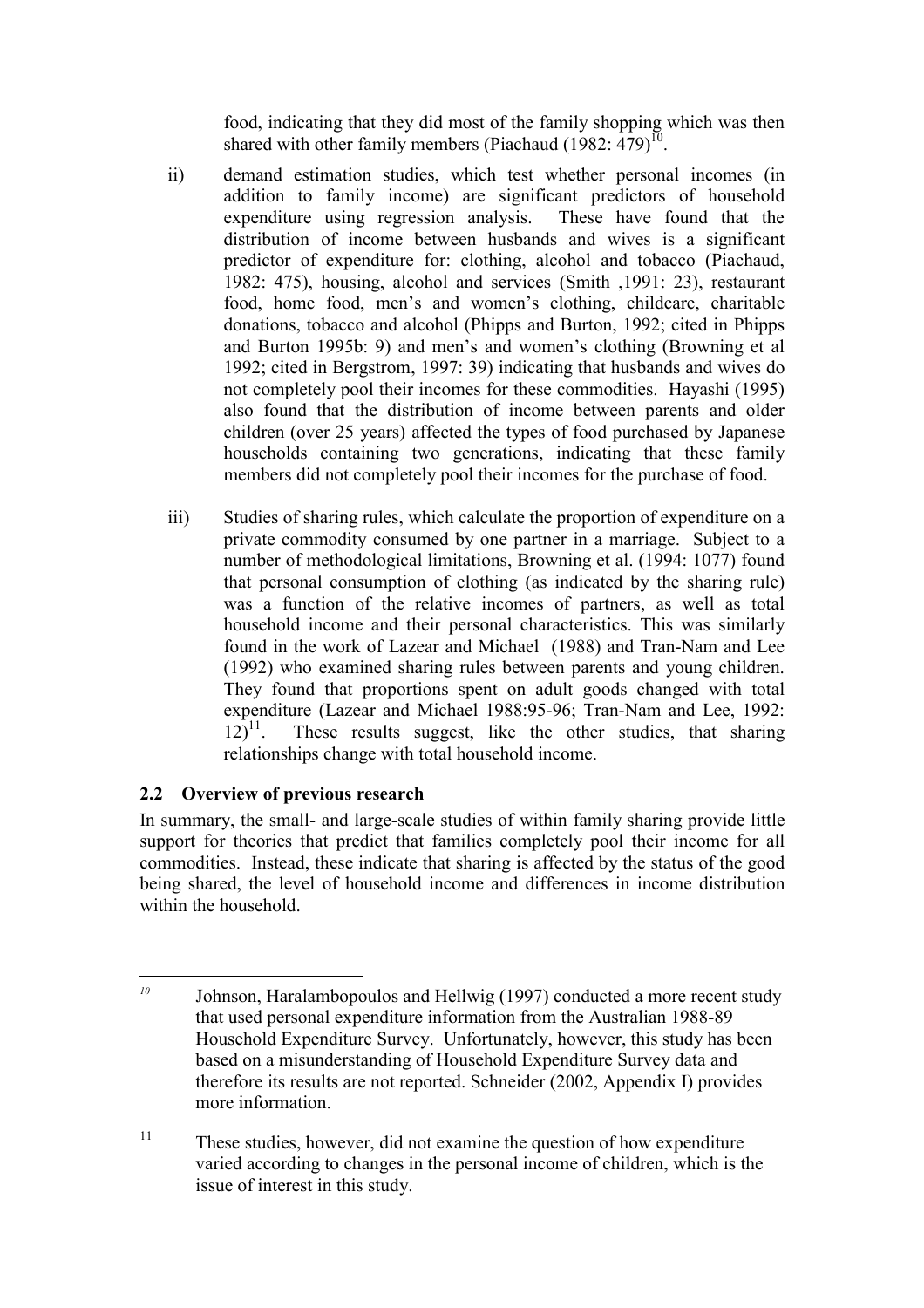It has also been shown that there is a lack of information on sharing between parents and young people, since most studies concern sharing between husbands and wives. While Powles (1986) did a study on financial arrangements between parents and young people, there has yet to be any study using household expenditure data which examines income sharing between parents and young people.

## **3 Methods and Results**

This paper presents the results of the first demand estimation study using household expenditure data to examine income pooling between parents and young people. The study is based on an analysis of the results of the 1993-94 Household Expenditure Survey  $(HES)^{12}$ .

The 1993-94 Household Expenditure Survey sample was composed of 8389 households. Of these, 1356 households contained 1947 young people<sup>13</sup> living at home with their parents.

Figure 1.2 shows the number of cases in the sample and the weighted estimates of the number of households in Australia that they represent.

In 1993-94, 1.9 million households contained young people, of which 0.3 million (16 per cent) were 'mixed households'14, 1.1 million households (58 per cent) contained young people living 'at home' and 0.4 million (21 per cent) contained young people living 'away from home'.

A young person was classified as living 'at home' if he or she lived in a single-family household composed of a couple or lone parent with children, where the young person was neither a member of the couple nor the lone parent. Of those households that contained a young person living 'at home', 68 per cent of households contained only one young person, 29 per cent contained two young people and 3 per cent contained three young people or more. Most of the households (80 per cent) were two parent households while the remainder were lone parent households (20 per cent).

 $12$ 12 The study was undertaken just before the results of the later survey, the 1998- 99 Household Expenditure Survey were released.

<sup>&</sup>lt;sup>13</sup> The number of young people exceeds the number of households because some households contain more than one young person.

<sup>&</sup>lt;sup>14</sup> Young people were classified as living in a 'mixed household' if they lived in a household that contained more than one family. Mixed family households include 'group households', in which a number of unrelated people live together as well as households containing extended family and households containing a family plus boarders. Unfortunately, it was not possible to distinguish households in which a young person may be considered to be living at home, such as in households containing an extended family, from households in which a young person may be considered to be living away from home, such as group households or households containing boarders. Rather than including the whole mixed household group in either the 'at home' or 'away from home' categories, which may have introduced bias, this group has been excluded from the following analyses.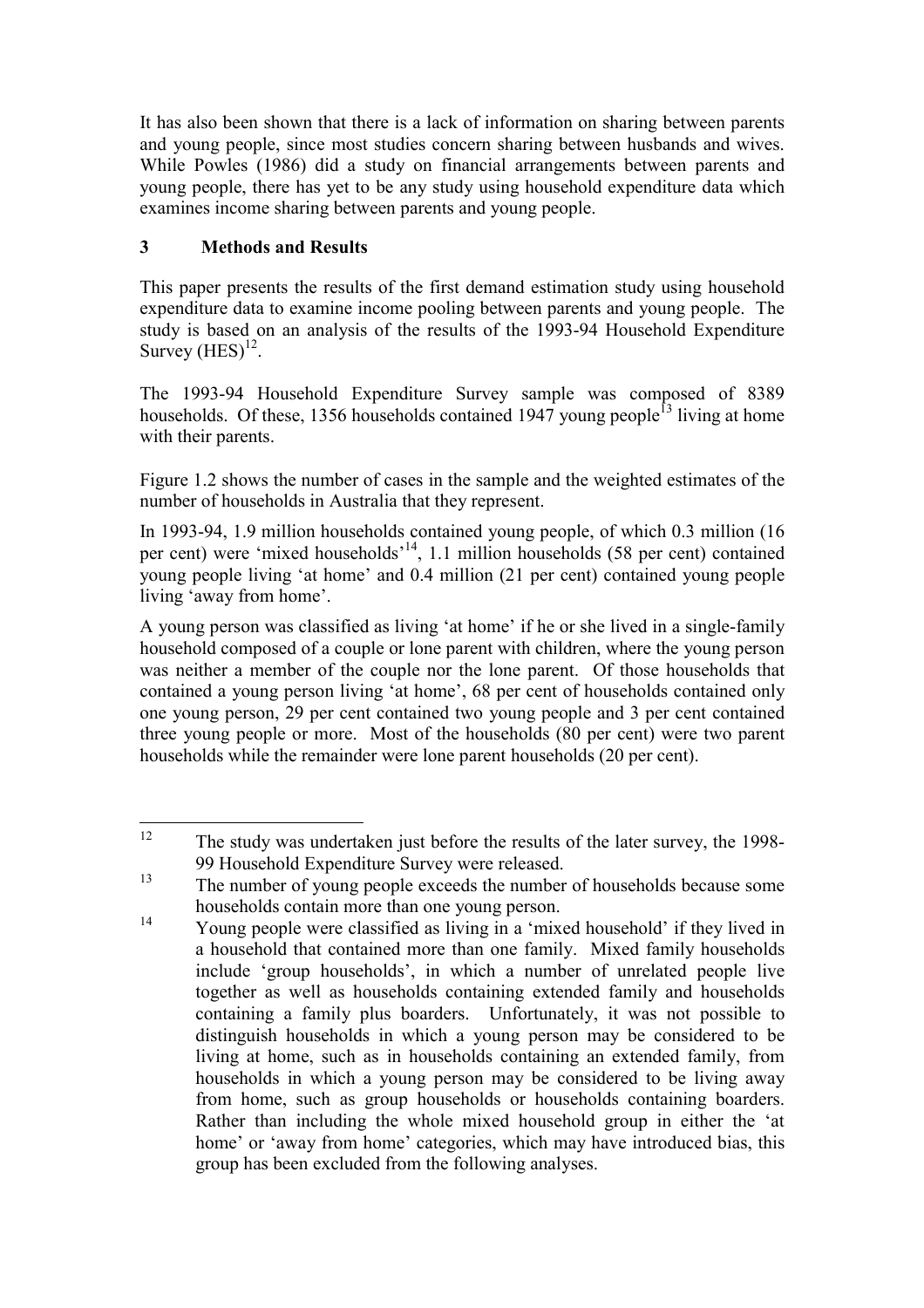#### **3.1 Raw expenditure estimates**

Table 1 shows estimates of household characteristics, household expenditure, personal incomes and personal expenditure for households containing young people with 'low', 'medium' and 'high' incomes.

Examination of the characteristics of the groups shows that there is a life-cycle effect associated with differences in young peoples' incomes. Households containing young people with higher incomes tend to contain heads that are older, smaller numbers of people (owing to siblings leaving home) and lower incomes for heads (owing to greater levels of retirement). These differences make it difficult to make meaningful inferences about how family sharing may vary with young peoples' incomes using simple tabulations, since differences in expenditure may be owing to differences in life-cycle stage rather than young peoples' incomes. This difficulty is overcome by using regressions in the following analyses.

However, before examining the regression results, it is worth noting the personal expenditure estimates shown in Table 1. These show that young people report very little expenditure on basic food items, which include cereals, meat and seafood, dairy products and fruit and vegetables. On average, young people living at home spent \$2.26pw on these items. In contrast, heads spent \$30.72pw on basic food and spouses, where they exist, spent \$54.75pw on basic food. This shows that on average parents do most of the shopping for basic foods. The low level of shopping by young people also suggests that they benefit from their parents shopping, since otherwise, they probably would not be eating enough to survive.

## **3.2 Methods**

The current study uses similar methods to those used by Piachaud (1982), Smith (1991) and Hayashi (1995) in the demand estimation studies described in Section 2. These studies test the 'pooling hypothesis' that families pool their incomes completely. The 'pooling hypothesis' is not supported if personal incomes are significant predictors in regression equations that predict household expenditure. Piachaud (1982) and Smith (1991) tested the pooling hypothesis by examining the effects of wives' incomes on household expenditure while Hayashi (1995) examined the effects of older parents' incomes on household food expenditure. This study is the first to apply these methods to examine the effects of young people's incomes on household expenditure.

The study is also original in that it tests the pooling hypothesis using personal expenditure data, which has yet to be attempted in the literature. This requires a different approach that is, in effect, the inverse of tests of household expenditure.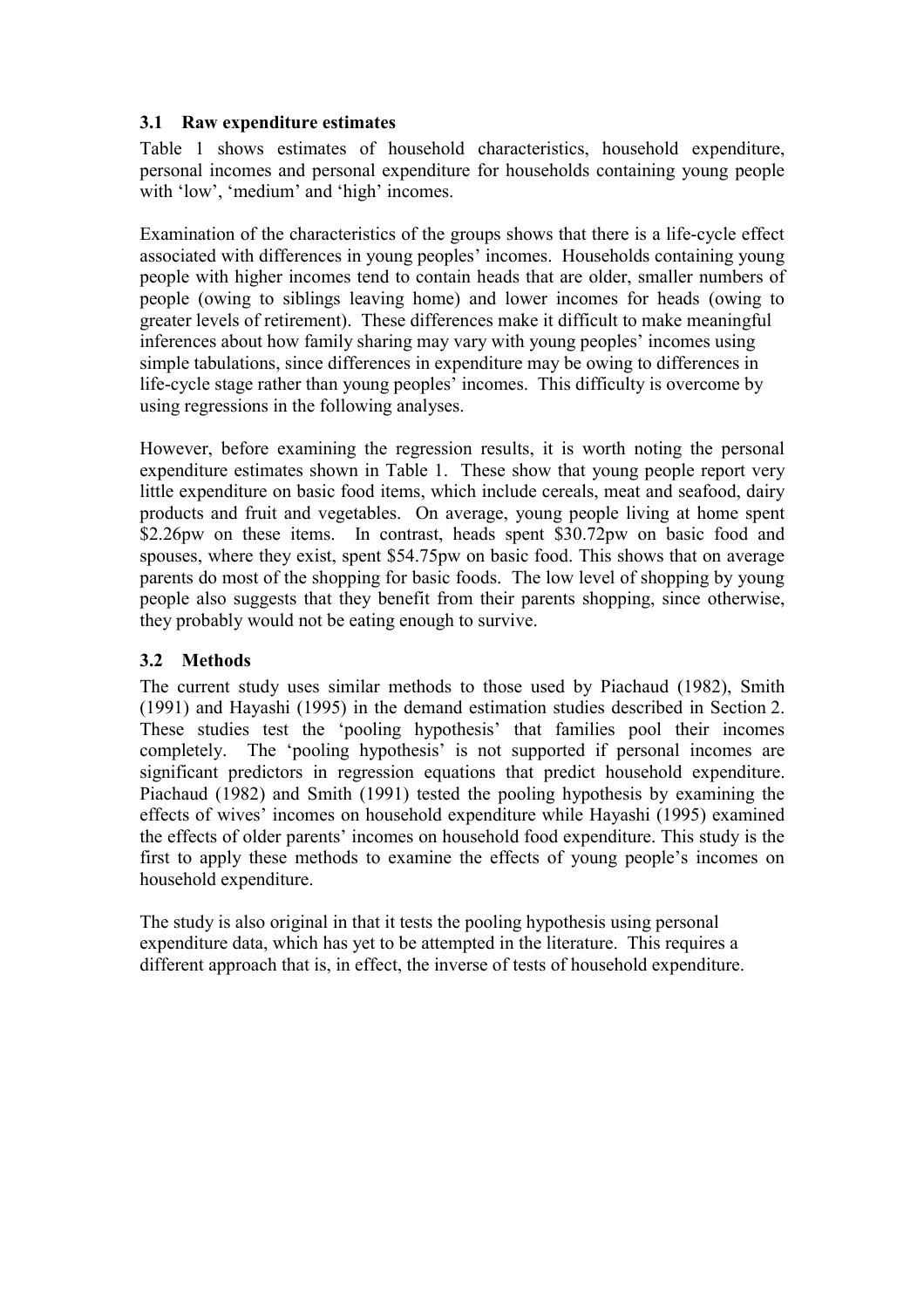

**Figure 2: Flow diagram showing households containing young people: population estimates and number of cases in survey** 

Source: Unpublished data from the ABS 1993-94 Household Expenditure Survey confidentialised unit record file.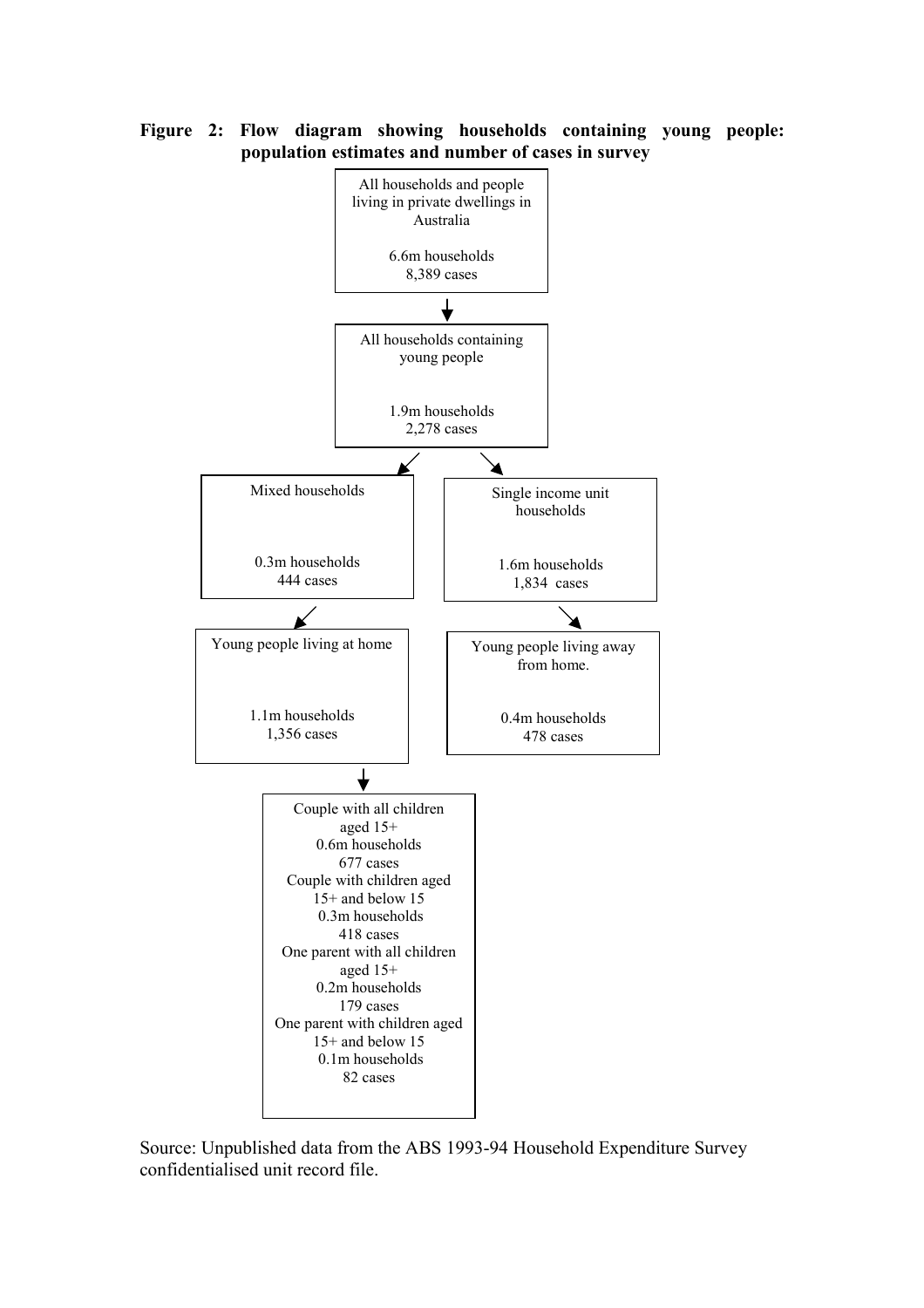|                                            | Young people<br>with low<br>incomes<br>$(-\$534^{\circ}$ to<br>\$39pw) | Young people<br>with medium<br>incomes<br>$(\$40$ to<br>$$181pw$ ) | Young people<br>with high<br>incomes<br>$$182$ to<br>\$3,419pw) | Total     |  |  |
|--------------------------------------------|------------------------------------------------------------------------|--------------------------------------------------------------------|-----------------------------------------------------------------|-----------|--|--|
| Household characteristics*                 |                                                                        |                                                                    |                                                                 |           |  |  |
| Household income (\$pw)                    | 875.86                                                                 | 958.07                                                             | 1,289.38                                                        | 1,045.26  |  |  |
| Number of usual residents (persons)        | 3.89                                                                   | 3.83                                                               | 3.48                                                            | 3.73      |  |  |
| Average age of household head (years)      | $40 - 44$                                                              | 45-49                                                              | 50-54                                                           | 45-49     |  |  |
| No. households in population               | 372,608                                                                | 381,582                                                            | 394,849                                                         | 1,149,039 |  |  |
| Selected household expenditure (\$pw)      |                                                                        |                                                                    |                                                                 |           |  |  |
| EXP03: Food and non alcoholic              | 150.16                                                                 | 161.98                                                             | 175.83                                                          | 162.91    |  |  |
| beverages                                  |                                                                        |                                                                    |                                                                 |           |  |  |
| EXP04: Alcohol                             | 15.46                                                                  | 20.16                                                              | 34.29                                                           | 23.49     |  |  |
| EXP06: Clothing and Footwear               | 46.52                                                                  | 59.52                                                              | 66.77                                                           | 57.79     |  |  |
| EXP10: Transport                           | 105.94                                                                 | 129.63                                                             | 199.57                                                          | 145.98    |  |  |
| EXP11: Recreation                          | 94.77                                                                  | 112.00                                                             | 135.54                                                          | 114.50    |  |  |
| Total                                      | 760.93                                                                 | 799.18                                                             | 966.81                                                          | 844.38    |  |  |
| <b>Personal income (Spw)</b>               |                                                                        |                                                                    |                                                                 |           |  |  |
| Head                                       | 659.95                                                                 | 583.18                                                             | 579.34                                                          | 606.79    |  |  |
| Spouse                                     | 247.92                                                                 | 267.27                                                             | 227.56                                                          | 247.47    |  |  |
| Other                                      |                                                                        |                                                                    |                                                                 |           |  |  |
| Young person                               | 7.27                                                                   | 100.57                                                             | 353.03                                                          | 160.83    |  |  |
| Person aged 25+                            | $412.37**$                                                             | 347.98**                                                           | 460.89**                                                        | 420.43    |  |  |
| Personal expenditure on basic foods (\$pw) |                                                                        |                                                                    |                                                                 |           |  |  |
| Head                                       | 33.61                                                                  | 29.52                                                              | 29.17                                                           | 30.72     |  |  |
| Spouse                                     | 52.33                                                                  | 56.73                                                              | 55.10                                                           | 54.75     |  |  |
| Other                                      |                                                                        |                                                                    |                                                                 |           |  |  |
| Young person                               | 1.64                                                                   | 2.09                                                               | 2.95                                                            | 2.26      |  |  |
| Person aged 25+                            | 4.20                                                                   | 4.67                                                               | 3.83                                                            | 4.14      |  |  |
|                                            |                                                                        |                                                                    |                                                                 |           |  |  |

### **Table 1. Households in which young people live at home: characteristics by income levels of young person, Australia, 1993-94.**

<sup>a</sup> Negative income relates to income from business or investments where costs exceed receipts.

\* Households were categorised according to the average income of young people living in the household.

\*\* Estimates are based on less than 50 cases.

Source: Unpublished data from the ABS 1993-1994 Household Expenditure Survey confidentialised unit record file.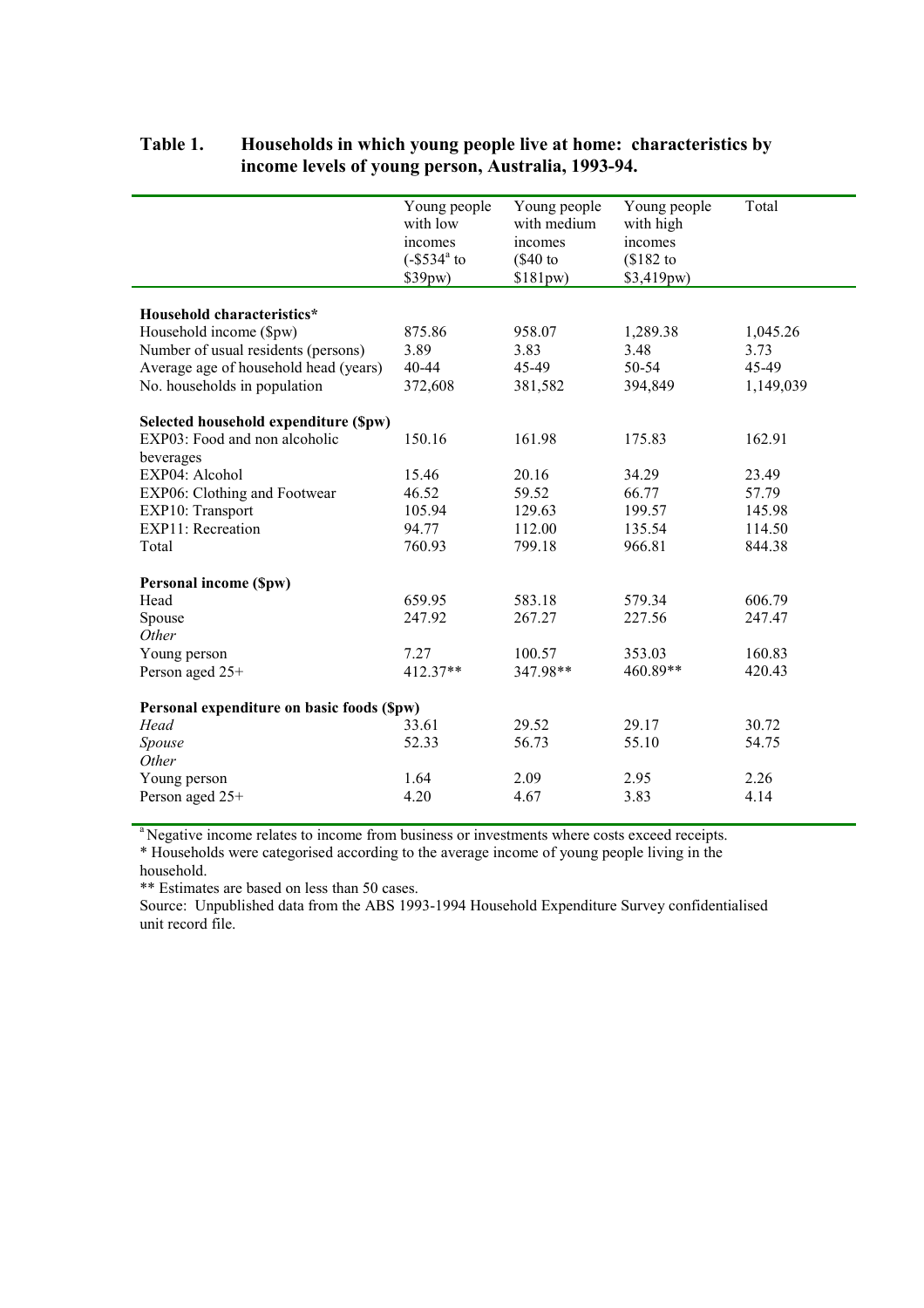#### **Household expenditure regressions**

Household expenditure shares were predicted using a mulitvariate regression equation, which is summarised as follows.

$$
w_i = a_i + \beta_h log Y_h + \beta_y Y_y + \beta_i V_i + \varepsilon^{15}
$$

where :

 $w_i$  = expenditure share on good i (i.e. expenditure on i (E<sub>i</sub>)/ total expenditure (E))

 $a_i$  = constant

 $\beta_h$  = partial slope coefficient for the log of household income (logY<sub>h</sub>)

 $\beta_y$  = partial slope coefficient for the young person's income  $(Y_y)$ 

```
\beta_I = partial slope coefficient for other<sup>16</sup> independent variables (V<sub>I</sub>)
```
 $\epsilon$  = error

For the household expenditure regressions, the alternative hypothesis was that the partial slope coefficient for the *young person's income* was significantly different to zero (it could be positive or negative), or in other words, the young person's income had a significant effect on a given household expenditure share. Support for the alternative hypothesis was equivalent to rejecting the pooling hypothesis. A weaker test, which suggested rejection of the pooling hypothesis was that the partial slope coefficient for household income was not significantly different from  $zero<sup>17</sup>$ . i.e. H<sub>1</sub>:  $\beta_v \neq 0$  (which is further supported by  $\beta_h = 0$ )

The null hypothesis for each household expenditure regression was that the partial slope coefficient for the *young person's income* was zero, which indicated that the young person's income did not affect the size of a given expenditure share. This indicated a failure to reject the pooling hypothesis. The pooling hypothesis was also not rejected (weakly) if the partial slope coefficient for household income was significantly different to zero, indicating that household income did affect the size of a given expenditure share. i.e. H<sub>0</sub> (supports pooling hypothesis):  $\beta_v = 0$  (which is further supported by  $\beta_h \neq 0$ )

<sup>15</sup> 15 This equation is based on the Working-Leser functional form for predicting an Engel curve, which helps to reduce heteroskedacity and is conventional in this type of analysis. Schneider (2002: 254-255 and Appendix 6) provides more details.

<sup>&</sup>lt;sup>16</sup> Other independent variables that were potentially added to the equation (using stepwise selection) were: number of usual residents; whether the family resided in an owned or rented dwelling; age of the household head, and; number of young people in the household.

<sup>&</sup>lt;sup>17</sup> Complete pooling is more directly supported by the finding that personal income affects household expenditure than the finding that household income affects household expenditure because the former implies that personal income has an effect on expenditure in addition to the effect of household income and the latter is a condition associated with complete pooling, but not sufficient to indicate complete pooling.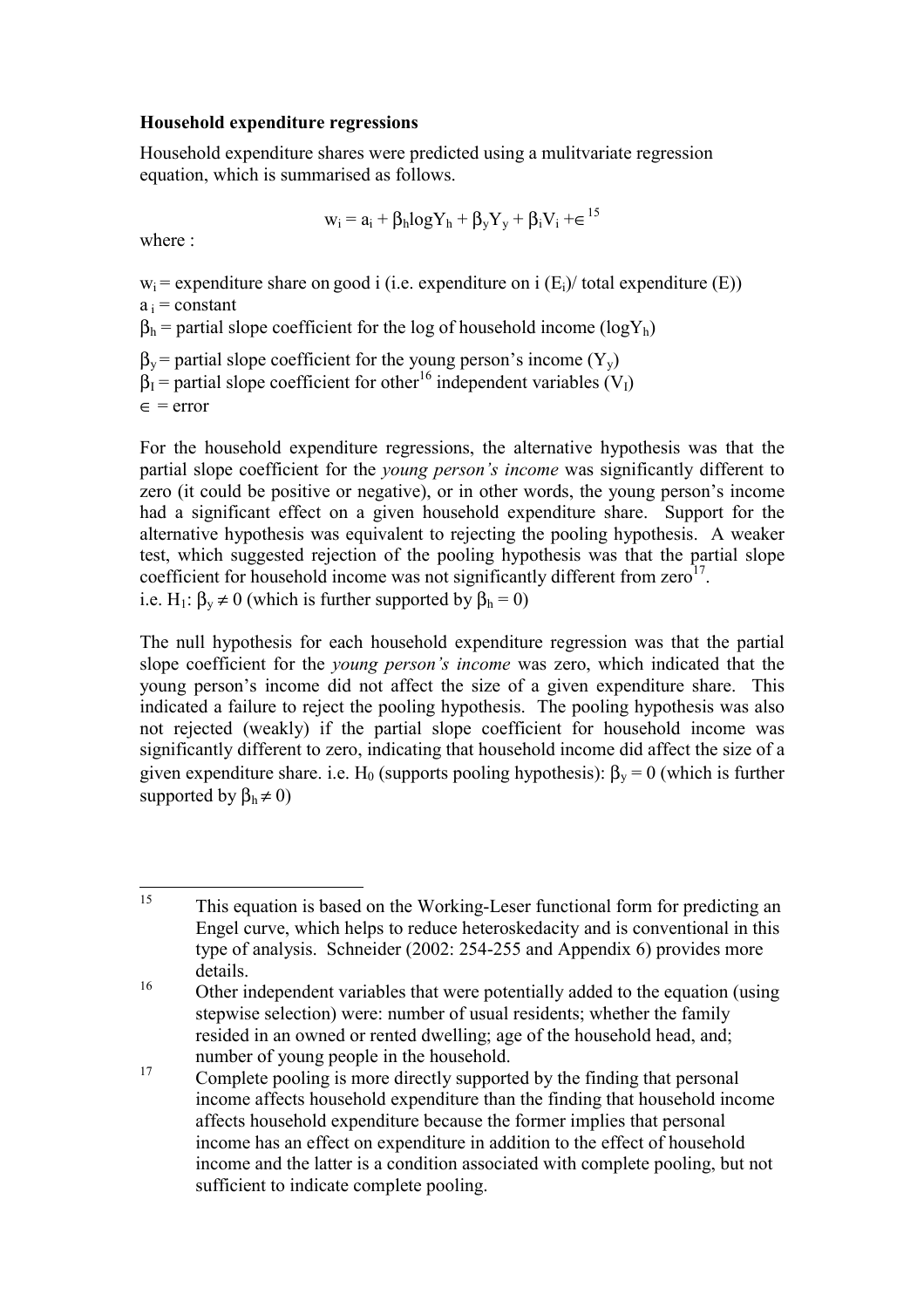#### **Personal expenditure regressions**

The regression equation for the prediction of personal expenditure shares was the same for household expenditure shares, except that the variables that describe household expenditure were replaced with variables that describe personal expenditure. The equation is summarised as follows:

$$
w_i\equiv a_i+\beta_hlogY_h+\beta_yY_y+\beta_iV_i+\in
$$

where :

 $w_i$  = the young person's personal expenditure share<sub>i</sub> (i.e. personal expenditure on  $\overline{a}$ )

 $(E_i)$  total personal expenditure on food  $(E_i)$ 

 $a_i$  = constant

 $\beta_h$  = partial slope coefficient for the log of household income (logY<sub>h</sub>)

 $\beta_y$  = partial slope coefficient for the young person's income (Y<sub>y</sub>)

 $\beta_1$  = partial slope coefficient for other<sup>18</sup> independent variables (V<sub>I</sub>)

 $\epsilon$  = error

The situation for personal expenditure is different to that of household expenditure. If household members completely pool their incomes, then it would be expected that household income would affect the personal expenditure of young people. For example, parents may supplement young people's incomes either through the provision of cash allowances<sup>19</sup> or through the provision of meals and snacks. If households do not pool income then only the young person's personal income should affect personal expenditure.

For the personal expenditure regressions, the pooling hypothesis was the alternative hypothesis rather than the null hypothesis. The alternative hypothesis was that the partial slope coefficient for *household income* was significantly different to zero, or in other words, that household income had a significant effect on a given personal expenditure share. Supporting the alternative hypothesis led to supporting the pooling hypothesis. The pooling hypothesis was also weakly supported if the partial slope coefficient for personal income was not significantly different to zero, indicating that personal income did not impact on a given personal expenditure share. i.e. H<sub>1</sub>(supports pooling hypothesis):  $β_h ≠ 0$  (which was further supported by  $β_v = 0$ ).

The null hypothesis was that the partial slope coefficient for *household income* was zero, which indicated that household income did not affect the size of a given personal expenditure share. The weaker test was that the partial slope for personal income was significantly different from zero.

i.e. H<sub>0</sub>:  $\beta_h = 0$  (which was further supported by  $\beta_v \neq 0$ )

 $18$ Other independent variables that were potentially added to the equation (using stepwise selection) were: whether the young person was female; whether the young person was aged 15-19 (rather than 20-24); whether the young person was in the labour force.

<sup>&</sup>lt;sup>19</sup> The 1993-94 Household Expenditure Survey did not include pocket money in estimates of young peoples' incomes.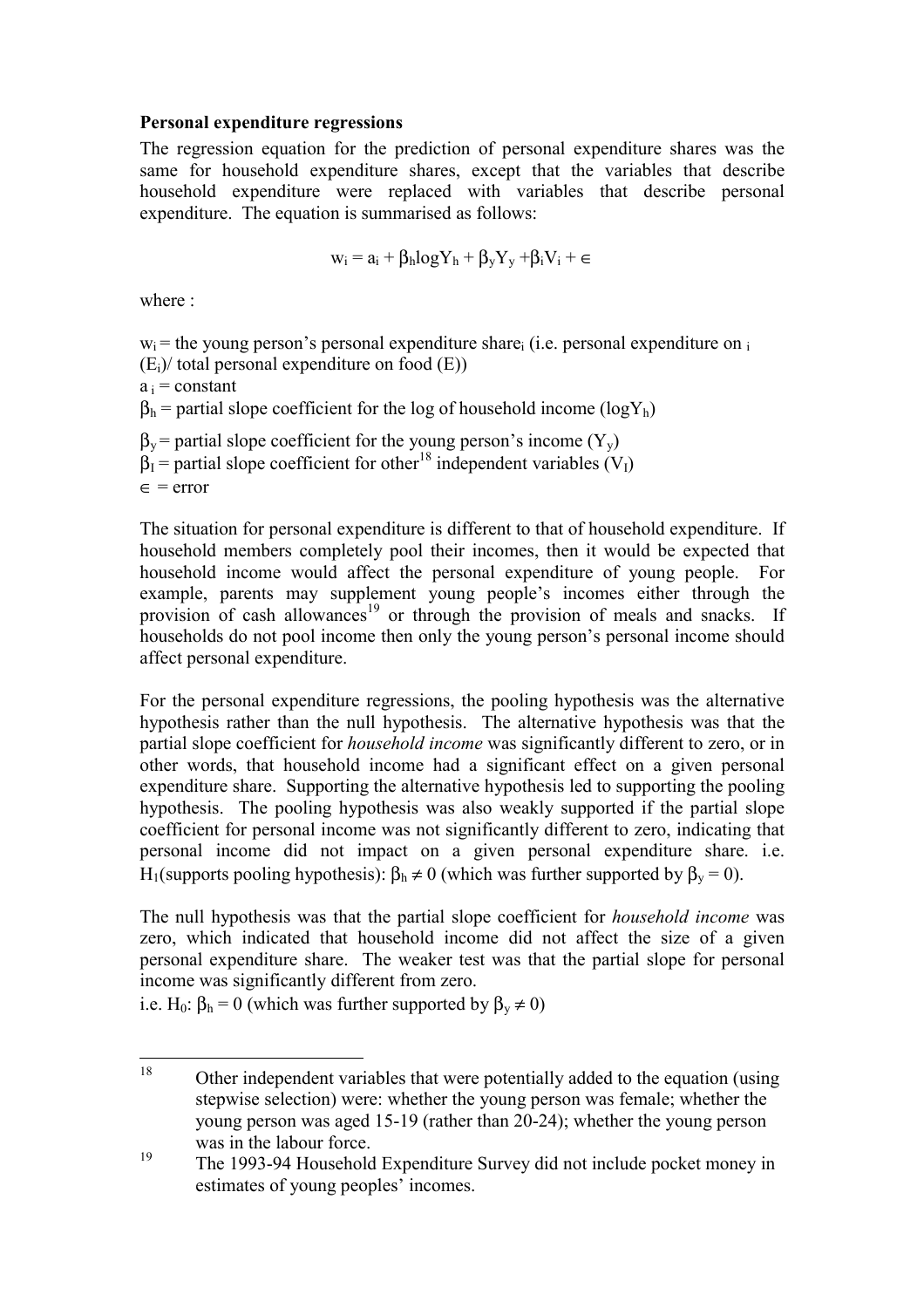### **3.3 Results**

#### **Food expenditure (all households)**

Each row of Table 2 shows the results of a regression that tests the pooling hypothesis for a given commodity type. The results of the strongest tests (ie those that support the alternative hypothesis) are in bold.

For household expenditure, there was support for the alternative hypothesis (leading to rejection of the pooling hypothesis) only for non alcoholic beverages. In the other cases of cereals, meat and seafood, dairy, fruit and vegetables, miscellaneous food and meals out, the tests failed to reject the pooling hypothesis. The pooling hypothesis was also weakly supported by significant partial slope coefficients for household income for these commodities. This indicated that on average, households completely pool income for food.

The exception was for household expenditure on non alcoholic beverages, which includes mostly soft drinks and some fruit juices (ABS, 1996), indicating that families do not pool income for this type of expenditure. Instead, it appears that household expenditure on non alcoholic beverages is increased when young peoples' incomes are higher.

The personal expenditure regressions are quite different to the household expenditure regressions, because they predict how much of young peoples' total spending on food is spent on a particular food rather than how much of a household's total expenditure on food is spent on a given food. Unlike for household expenditure, support for the alternative hypothesis (the bolded results) indicates support for (rather than rejection of) the pooling hypothesis.

The personal expenditure regression results in Table 2 show that household income was a significant predictor for two types of young persons' food expenditure shares: dairy and non-alcoholic beverages. This indicates that household income had a significant impact on young people's own expenditure shares which provides further support for the pooling hypothesis. Household income affects not only household expenditure but young people's personal expenditure as well.

It is interesting that for non alcoholic beverages, increased household income had a negative impact on young peoples' own spending on non alcoholic beverages. This, in combination with the results from the household expenditure regressions, suggest that there is increased expenditure on non alcoholic drinks on the behalf of young people by parents with higher incomes, which displaced young peoples' own expenditure. Examination of the expenditure estimates for non alcoholic drinks (provided in Appendix A) provides further support for this conclusion, since it shows that spouses' expenditure on non alcoholic beverages increases as young peoples' incomes increase.

The other significant result was that young people's income was a significant (negative) predictor of their personal expenditure shares on fruit and vegetables indicating that households do not pool income for this commodity. However, as discussed earlier, significant coefficients for personal income are a relatively weak indicator that pooling does not occur. Given the weakness of this test, and the small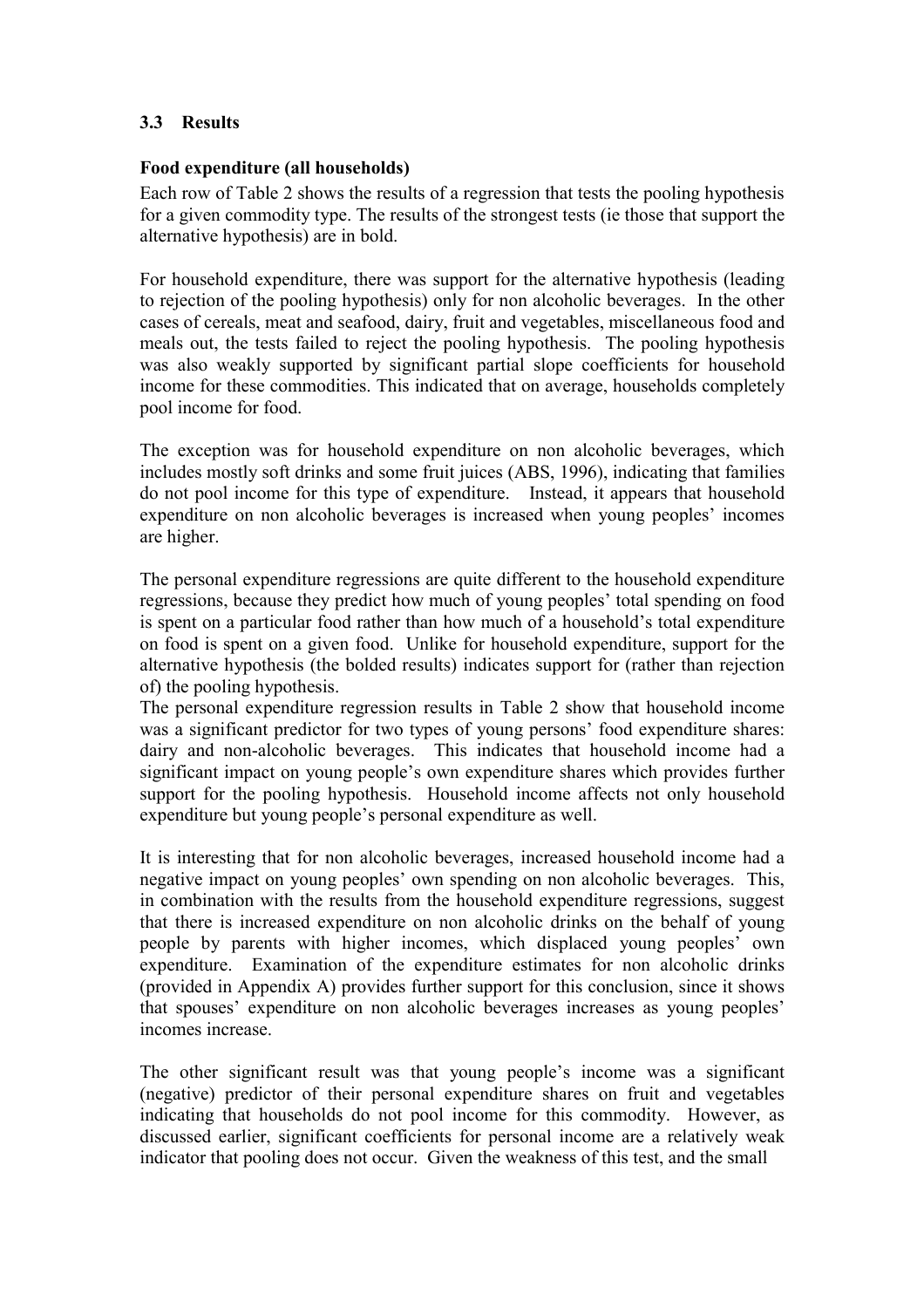#### **Table 2. Medium level food expenditure in households in which young people**  live at home: R<sup>2</sup> and standard partial slope coefficients for **regressions (max cases = 1,356 households), Australia, 1993-94.**

| Expenditure share                   | Number of<br>cases<br>included | $R^2$ | Standard partial<br>slope<br>coefficient for<br>log of<br>household | Standard<br>partial slope<br>coefficient for<br>young person's<br>income $(\beta_v)$ |
|-------------------------------------|--------------------------------|-------|---------------------------------------------------------------------|--------------------------------------------------------------------------------------|
|                                     |                                |       | income $(\beta_h)$                                                  |                                                                                      |
| Household expenditure regressions   |                                |       |                                                                     |                                                                                      |
| $EXP151-160$ : Cereals              | 1,342                          | 0.050 | $-0.210$ SIG                                                        | 0.000                                                                                |
| EXP161-178: Meat $&$ Seafood        | 1,308                          | 0.018 | $-0.125$ SIG                                                        | $-.010$                                                                              |
| EXP180-188: Dairy                   | 1,339                          | 0.063 | $-0.262$ SIG                                                        | $-0.043$                                                                             |
| EXP189-206: Fruit & Vegetables      | 1,323                          | 0.017 | $-0.078$ SIG                                                        | $-0.049$                                                                             |
| EXP207-230: Miscellaneous food      | 1,342                          | 0.053 | $-0.112$ SIG                                                        | $-0.016$                                                                             |
| EXP231-237: Non-alcoholic beverages | 1,331                          | 0.025 | $-.031$                                                             | 0.091 SIG                                                                            |
| $EXP238-240$ : Meals out            | 1,313                          | 0.117 | 0.288 SIG                                                           | 0.046                                                                                |
| Personal expenditure regressions    |                                |       |                                                                     |                                                                                      |
| $EXP151-160$ : Cereals              | 715                            | 0.017 | $-0.018$                                                            | $-0.032$                                                                             |
| EXP161-178: Meat $&$ Seafood        | 159                            | na    | na                                                                  | na                                                                                   |
| EXP180-188: Dairy                   | 590                            | 0.076 | $-0.081$ SIG                                                        | $-0.004$                                                                             |
| EXP189-206: Fruit & Vegetables      | 255                            | 0.019 | 0.025                                                               | $-0.151$ SIG                                                                         |
| EXP207-230: Miscellaneous food      | 1,355                          | 0.066 | $-0.037$                                                            | $-0.045$                                                                             |
| EXP231-237: Non-alcoholic beverages | 1,456                          | 0.059 | $-0.090$ SIG                                                        | $-0.038$                                                                             |
| EXP238-240: Meals out               | 1,597                          | 0.053 | 0.033                                                               | 0.014                                                                                |

Source: Unpublished data from ABS 1993-1994 Household Expenditure Survey confidentialised unit record file.

number of contributing cases for this regression, it does not constitute strong evidence that pooling does not occur in the wider population.

#### **Food expenditure (low-income households)**

Table 3 shows the effect of young people's incomes on expenditure in households where young people live at home with parents who have low incomes<sup>20</sup>. Households have been ranked according to the combined incomes of heads and spouses (where spouses exist), and those households in the lowest third have been categorised as having 'low incomes'. These households had combined parental incomes of less than \$526pw.

For the household expenditure regressions, the pooling hypothesis was rejected only for meals out. Weak support for the pooling hypothesis was provided by the significant partial slope coefficients for household income on cereals, meat and seafood and dairy. Overall, support for the pooling hypothesis for household expenditure is slightly weaker for households with low parental incomes compared to all households since there are fewer significant partial slope coefficients for household income. This suggests that there may be an income-elastic dimension to sharing within households. When income is low and consumption is constrained, it appears that pooling may be reduced.

 $20<sub>0</sub>$ An alternative approach would be to include a dummy variable in the previous analysis that related to parental income (e.g. low, medium or high parental incomes).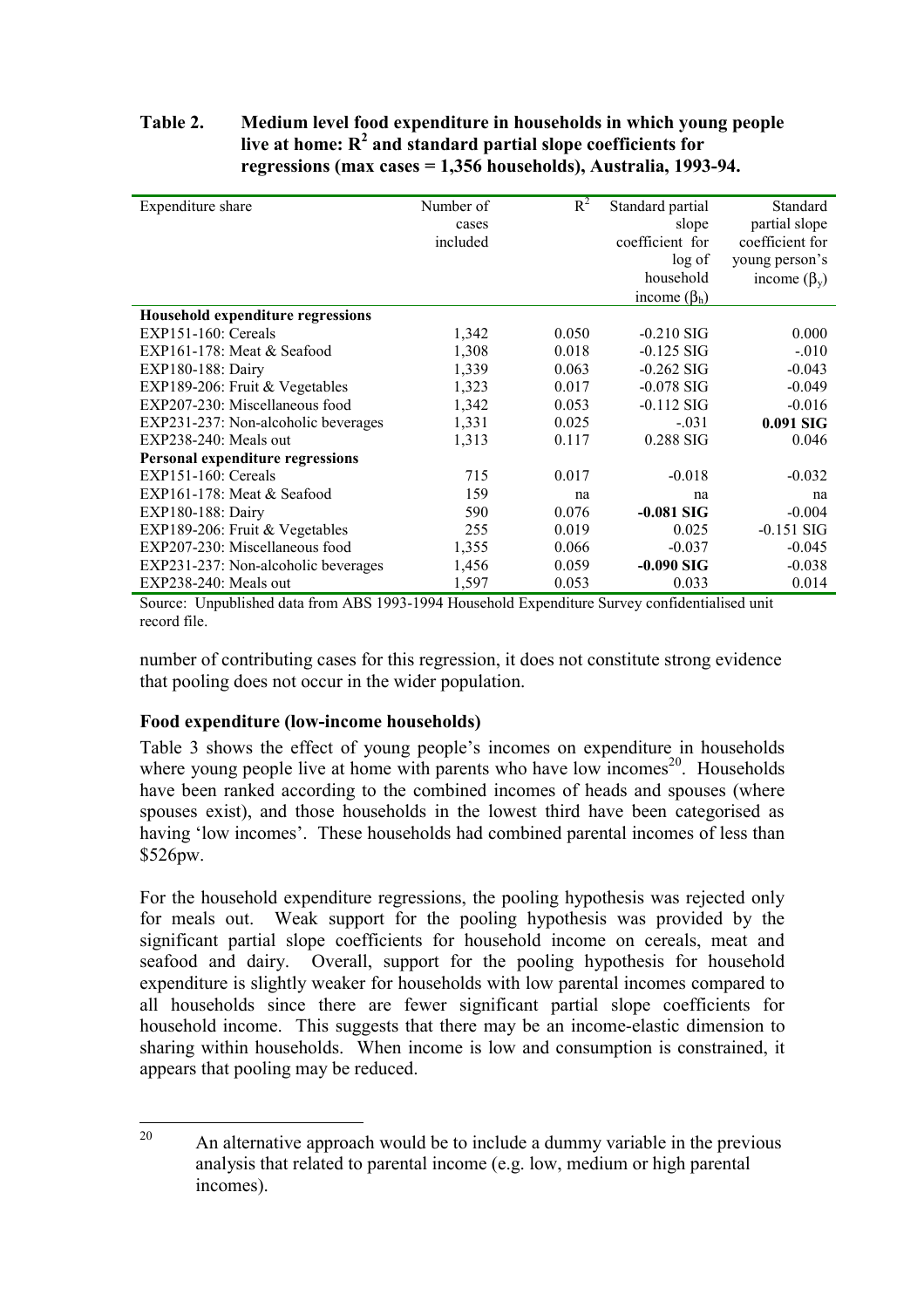#### **Table 3. Medium level food expenditure by households containing young**  people living at home with parents with low income:  $R^2$  and **standard partial slope coefficients for regressions (453 households), Australia, 1993-94.**

| Expenditure share                   | Number of | $R^2$ | Standard partial   | Standard           |
|-------------------------------------|-----------|-------|--------------------|--------------------|
|                                     | cases     |       | slope              | partial slope      |
|                                     | included  |       | coefficient for    | coefficient for    |
|                                     |           |       | log of             | young person's     |
|                                     |           |       | household          | income $(\beta_v)$ |
|                                     |           |       | income $(\beta_h)$ |                    |
| Household expenditure regressions   |           |       |                    |                    |
| $EXP151-160$ : Cereals              | 441       | 0.036 | $-0.111$ SIG       | $-0.009$           |
| EXP161-178: Meat & Seafood          | 419       | 0.010 | $-0.110$ SIG       | $-0.003$           |
|                                     | 441       | 0.019 | $-0.145$ SIG       | $-0.062$           |
| EXP180-188: Dairy                   |           |       |                    |                    |
| EXP189-206: Fruit & Vegetables      | 429       | na    | na                 | na                 |
| EXP207-230: Miscellaneous food      | 441       | 0.044 | $-0.039$           | $-0.066$           |
| EXP231-237: Non-alcoholic beverages | 433       | 0.019 | 0.054              | $-0.052$           |
| $EXP238-240$ : Meals out            | 421       | 0.147 | 0.046              | 0.248 SIG          |
| Personal expenditure regressions    |           |       |                    |                    |
| $EXP151-160$ : Cereals              | 206       | na    | na                 | na                 |
| EXP161-178: Meat & Seafood          | 50        | na    | na                 | na                 |
| EXP180-188: Dairy                   | 175       | 0.054 | $-0.057$           | $-0.074$           |
| EXP189-206: Fruit & Vegetables      | 76        | na    | na                 | na                 |
| EXP207-230: Miscellaneous food      | 413       | 0.063 | 0.054              | $-0.157$ SIG       |
| EXP231-237: Non-alcoholic beverages | 423       | 0.041 | $-0.003$           | $-0.173$ SIG       |
| $EXP238-240$ : Meals out            | 473       | 0.061 | $-0.013$           | $0.137$ SIG        |

Source: Unpublished data from ABS 1993-1994 Household Expenditure Survey confidentialised unit record file.

Such a conclusion is supported by the finding that the pooling hypothesis is rejected for meals out. Meals out is the only food type for which there are positive partial slope coefficients for both household and young peoples' incomes for all households and households with low levels of parental income, indicating this is a luxury good. The regression results for low-income households suggest that pooling did not occur for this luxury good.

Further (albiet weak) support for the finding that pooling may be income-elastic was provided by the personal expenditure regression results, which showed that young peoples' incomes have a positive significant impact on their personal expenditure on meals out.

The other significant results for the personal expenditure regressions relate to miscellaneous food, which includes sweet and savoury confectionery, and non alcoholic beverages. In these cases, though, the relationship is negative. It is possible that this represents substitution from these cheaper goods (ie separate purchases of chips, chocolate and soft dink) to more expensive meals out as young peoples' income increases.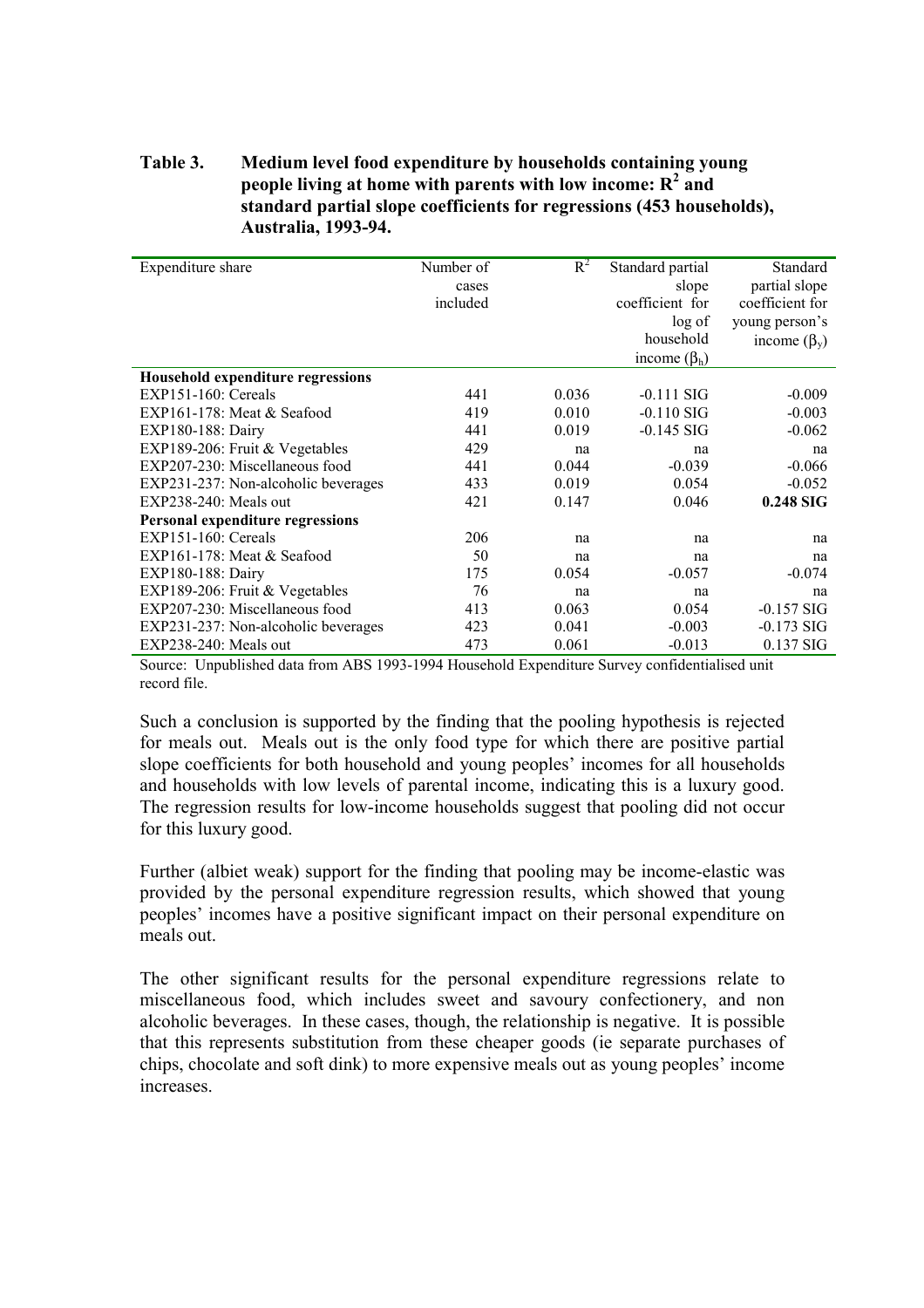#### **Broad expenditure analysis**

Table 4 shows the results of regressions on broad household expenditure categories<sup>21</sup>. These provide mixed support for the pooling hypothesis. In three cases, the pooling hypothesis is rejected. These occur for the expenditure groups: alcoholic beverages, transport and miscellaneous goods and services, for which the partial slope coefficient for young people's income is significant. The coefficients were positive (indicating these shares increase with young peoples' incomes) for alcohol and transport but negative for miscellaneous goods and services.

This suggests that for some commodities, especially those associated with 'adult' status (such as alcohol and cars, for which access to these goods is subject to agebased legal constraints), households do not pool income and young people need to finance their own expenditure<sup>22</sup>. It appears that household spending on miscellaneous goods and services may decrease, perhaps to compensate for increased expenditure on transport and alcohol for young people.

 $21$ Personal expenditure estimates are not available for most of these categories and therefore, personal expenditure regressions have not been performed as part of the broad expenditure analysis.

<sup>&</sup>lt;sup>22</sup> An exception is tobacco, for which there was not a significant relationship with young peoples' incomes. This is likely to be owing to tobacco being viewed negatively, particularly by higher income groups.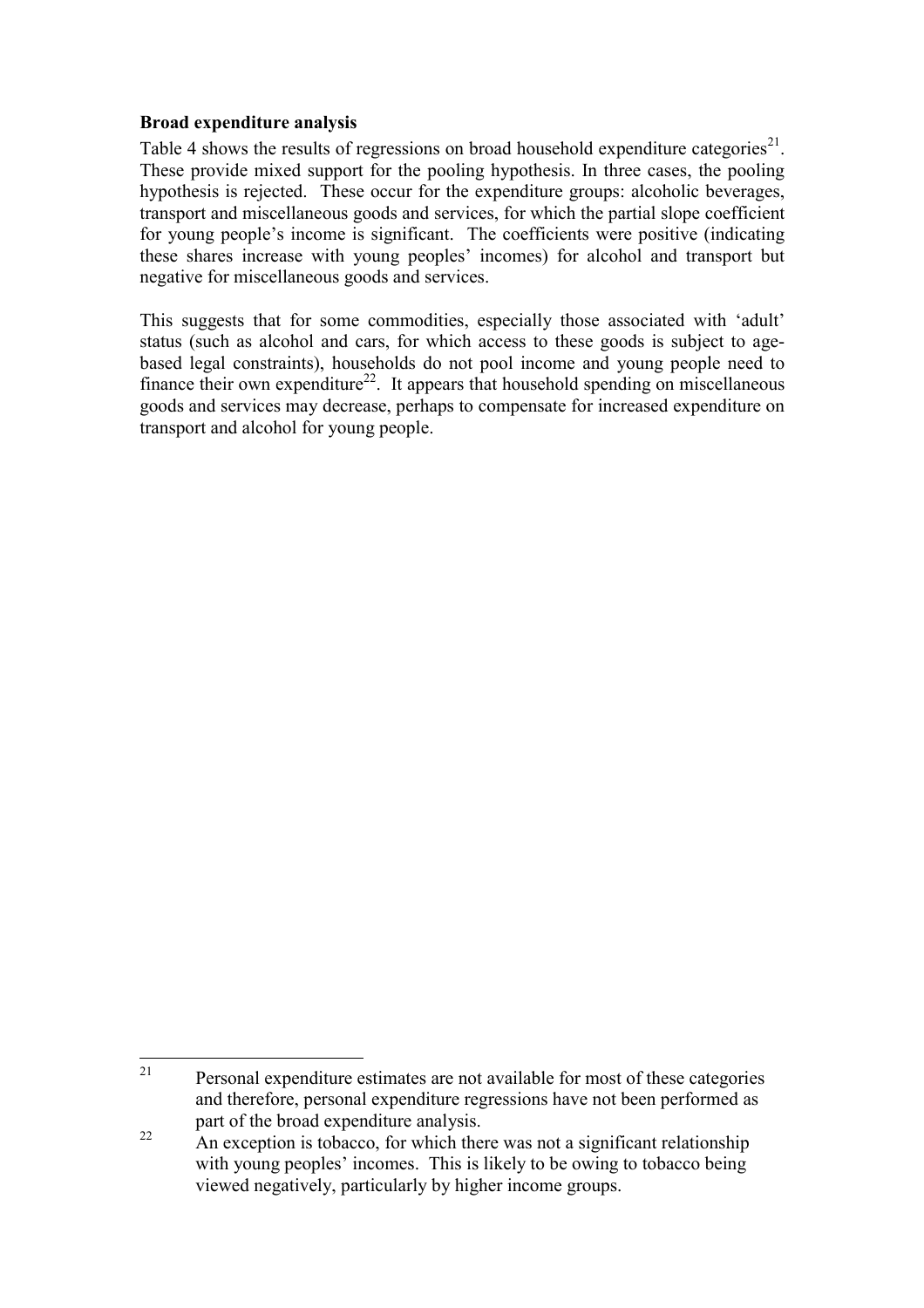#### **Table 4. Broad household expenditure shares (grouped) for households in which young people live at home: R<sup>2</sup> and standard partial slope coefficients for regressions (1,356 cases ), Australia, 1993-94.**

| Expenditure share                  | Number of<br>groups<br>included* | adj $R^2$ | Standard partial<br>slope<br>coefficient for<br>log of<br>household | Standard<br>partial slope<br>coefficient for<br>young person's<br>income $(\beta_v)$ |
|------------------------------------|----------------------------------|-----------|---------------------------------------------------------------------|--------------------------------------------------------------------------------------|
|                                    |                                  |           | income $(\beta_h)$                                                  |                                                                                      |
| EXP01: Current housing costs       | 30                               | 0.708     | 0.148                                                               | 0.221                                                                                |
| EXP02: Fuel and power              | 30                               | 0.785     | $-0.193$                                                            | $-0.080$                                                                             |
| EXP03: Food and non-alcoholic      | 30                               | 0.784     | $-0.504$ SIG                                                        | 0.015                                                                                |
| beverages                          |                                  |           |                                                                     |                                                                                      |
| EXP04: Alcoholic beverages         | 24                               | 0.549     | $-0.371$                                                            | $0.330$ SIG                                                                          |
| EXP05: Tobacco                     | 14                               | 0.776     | $-0.330$ SIG                                                        | $-0.245$                                                                             |
| EXP06: Clothing and footwear       | 28                               | 0.274     | $-0.039$                                                            | $-0.299$                                                                             |
| EXP07: Household furnishings and   | 27                               | na        | na                                                                  | na                                                                                   |
| equipment                          |                                  |           |                                                                     |                                                                                      |
| EXP08: Household services and      | 30                               | 0.648     | $-0.254$ SIG                                                        | $-0.022$                                                                             |
| operation                          |                                  |           |                                                                     |                                                                                      |
| EXP09: Medical and health expenses | 30                               | 0.600     | $-0.136$                                                            | $-0.053$                                                                             |
| EXP10: Transport                   | 30                               | 0.630     | $-0.143$                                                            | 0.802 SIG                                                                            |
| EXP11: Recreation                  | 30                               | 0.645     | $0.729$ SIG                                                         | 0.008                                                                                |
| EXP12: Personal care               | 30                               | 0.262     | $-0.125$                                                            | $-0.274$                                                                             |
| EXP13: Miscellaneous goods and     | 30                               | 0.569     | 0.381 SIG                                                           | $-0.622$ SIG                                                                         |
| services                           |                                  |           |                                                                     |                                                                                      |

Source: Unpublished data from ABS 1993-1994 Household Expenditure Survey confidentialised unit record file.

\* Survey estimates have been grouped prior to running the regressions because some categories of expenditure contain items for which expenditure has been collected on an 'acquisitions' basis which is not representative of usual expenditure for individual households. See Schneider (2002: 253-254 and Appendix 5) for further discussion.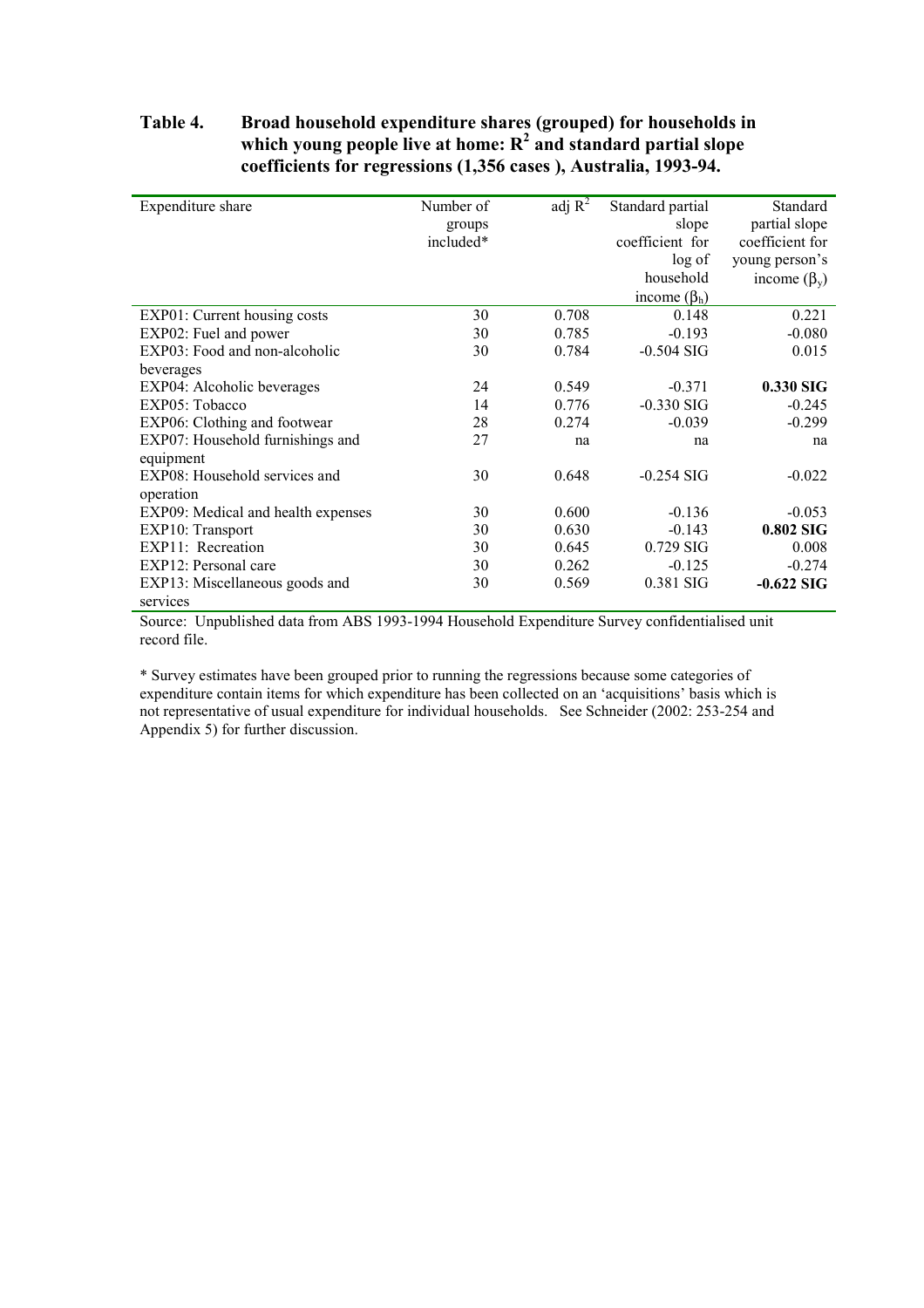#### **Table 5. Broad household expenditure shares (grouped) for households in which young people live at home with low income parents: R<sup>2</sup> and standard partial slope coefficients for regressions (453 cases), Australia, 1993-94.**

| Expenditure share                  | Number of | adj $R^2$ | Standard partial | Standard       |
|------------------------------------|-----------|-----------|------------------|----------------|
|                                    | groups    |           | slope            | partial slope  |
|                                    | included* |           | coefficient      | coefficient    |
|                                    |           |           | Log of           | Young person's |
|                                    |           |           | household        | income         |
|                                    |           |           | income           |                |
| EXP01: Current housing costs       | 30        | 0.537     | $-0.120$         | $-0.056$       |
| EXP02: Fuel and power              | 30        | 0.392     | $-0.513$ SIG     | 0.170          |
| EXP03: Food and non-alcoholic      | 30        | 0.497     | $-0.339$         | $-0.259$       |
| beverages                          |           |           |                  |                |
| EXP04: Alcoholic beverages         | 20        | na        | na               | na             |
| EXP05: Tobacco                     | 15        | 0.352     | 0.360            | $-0.166$       |
| EXP06: Clothing and footwear       | 25        | 0.439     | 0.043            | $-0.096$       |
| EXP07: Household furnishings and   | 25        | 0.223     | $-0.274$         | $-0.059$       |
| equipment                          |           |           |                  |                |
| EXP08: Household services and      | 30        | 0.158     | $-0.433$ SIG     | $-0.080$       |
| operation                          |           |           |                  |                |
| EXP09: Medical and health expenses | 28        | 0.456     | $-0.140$         | $-0.088$       |
| EXP10: Transport                   | 30        | 0.703     | 0.561 SIG        | 0.205          |
| EXP11: Recreation                  | 30        | 0.184     | $-0.112$         | 0.293          |
| EXP12: Personal care               | 28        | na        | na               | na             |
| EXP13: Miscellaneous goods and     | 30        | 0.161     | 0.295            | $-0.436$ SIG   |
| services                           |           |           |                  |                |

\* Survey estimates have been grouped prior to running the regressions because some categories of expenditure contain items for which expenditure has been collected on an 'acquisitions' basis which is not representative of usual expenditure for individual households. See Schneider (2002: 253-254 and Appendix 5) for further discussion.

Source: Unpublished data from ABS 1993-1994 Household Expenditure Survey confidentialised unit record file.

However, for other commodities the pooling hypothesis is generally (weakly) supported, since household income generally has a stronger relationship with expenditure shares than young people's incomes. This is indicated by the greater prevalence of significant partial slope coefficients for household income. Significant partial slope coefficients are present for food and non-alcoholic beverages, tobacco, household services and operation and recreation. Overall, the results indicate that complete pooling occurs for most commodities.

Table 5 shows the results of regressions run on broad household expenditure shares for the approximate third of households containing young people living at home with the lowest parental incomes. It was expected that the pooling hypothesis was less likely to be supported in this analysis than in the previous analysis, since the food analyses suggested that sharing was income-elastic. However, the results provide no evidence of this. In fact, there were fewer significant partial slope coefficients for young people's incomes than in the previous analysis, providing greater support for the pooling hypothesis. Possibly, this reflects greater sharing by young people with their parents (for example, through greater board payments) since young people, in this analysis, appear to be less inclined to spend on adult goods such as alcohol and transport.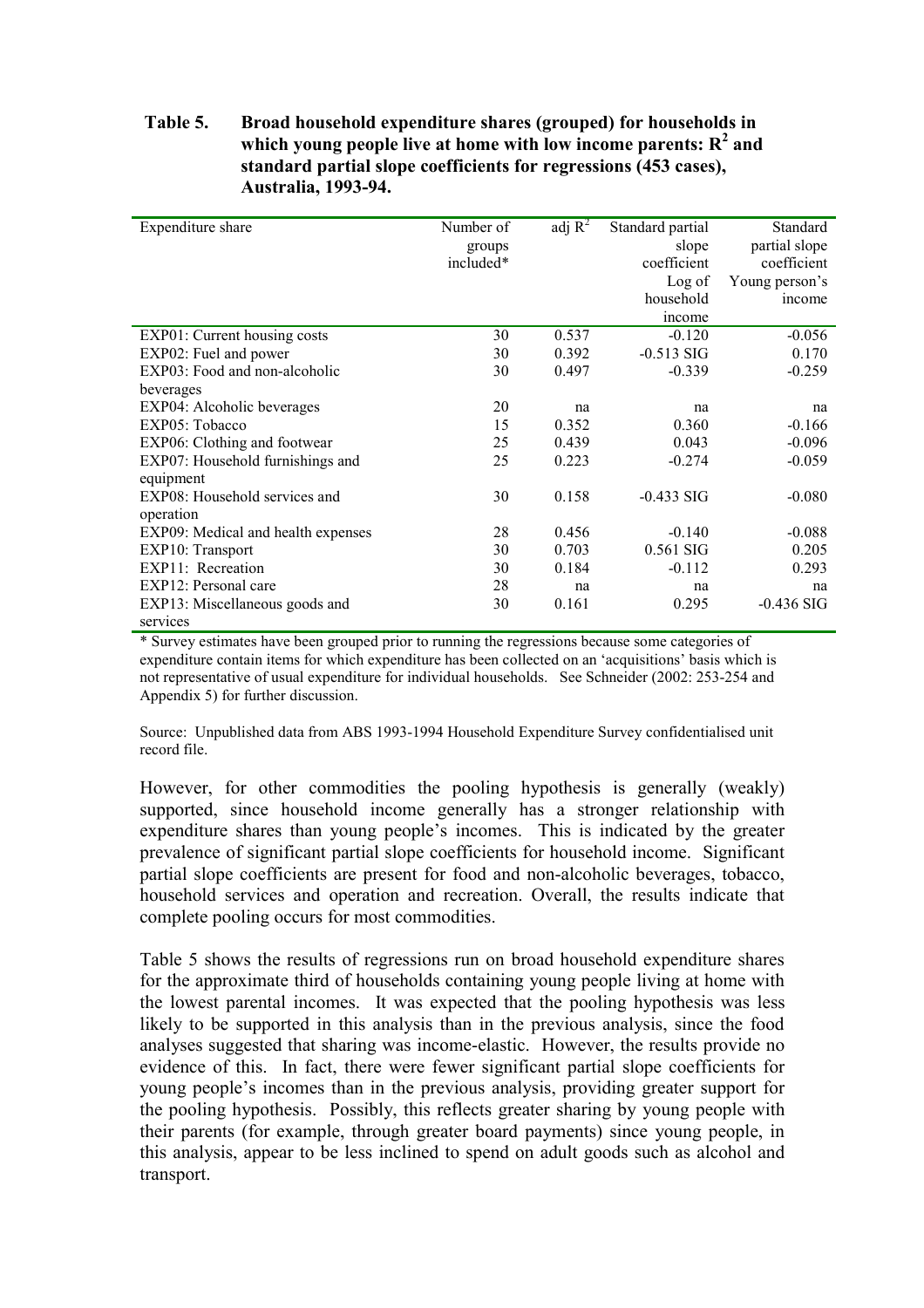### **4 Discussion**

This study is the first to investigate whether parents and young people completely pool their income. The results suggest that on average, parents and young people share income so that:

- i) complete pooling occurs for basic foods,
- ii) complete pooling occurs for other foods, which are more luxurious in nature, unless parents' incomes are constrained, and
- iii) complete pooling *does not* occur for alcohol and cars on average.

These findings are supported by other studies of income pooling, which have also shown that:

- i) pooling varies according to status of the commodity being shared (eg Charles & Kerr, 1997),
- ii) pooling varies with the overall level of family income (eg Wilson, 1987a: 212-218; Browning et al 1994: 1077; Lazear & Michael, 1988; Tran-Nam & Lee, 1992),
- iii) consumption outcomes depend on the relative incomes of family members (Edwards, 1983: 265; Wilson, 1987a: 218; Pahl, 1989: 109; Piachaud, 1982: 475; Smith, 1991: 23; Phipps and Burton, 1992; Browning et al, 1992 and 1994; Hayashi, 1995).

It also suggests that the different theories of sharing apply differently to different commodities. For example, income spent on basic food may be shared according to a consensus model. However, income spent on the purchase of a car, which is a fairly high status good, is not completely pooled since it appears parents require their children to at least make a contribution towards the purchase of cars.

## **4.1 Sharing basic food**

Basic food in this context refers to food that is generally consumed at home and forms the components of meals. It includes cereals, meat and seafood, dairy and fruit and vegetables.

For young people living at home, either generally or with low-income parents, there was only one (weak) finding that parents and young people did not completely pool income for basic groceries. The exception occurred for young people living at home with parents of all levels of income for whom there was a significant negative relationship between personal expenditure on fruit and vegetables and young people's incomes. It was noted that this relationship was based on only the small number of young people who actually had any expenditure on fruit and vegetables and therefore was not necessarily representative of most households.

The findings of the regression analysis of food expenditure, in conjunction with the personal expenditure estimates indicates that young people do not purchase basic food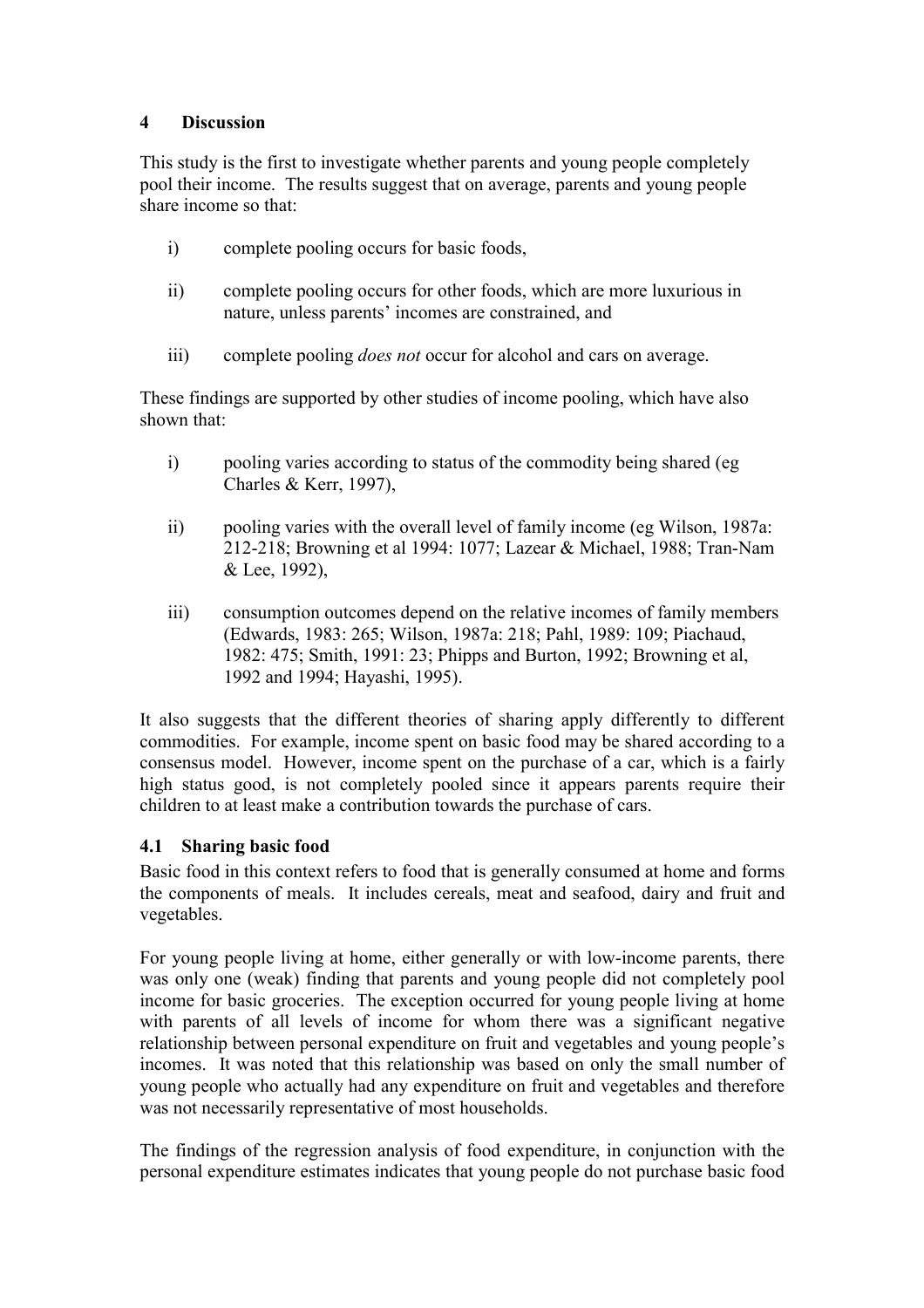items and they almost exclusively rely on provision of these goods by their parents. For these goods, it can be inferred that who receives the income in the family makes no difference because the expenditure outcomes are the same.

Overall, this indicates that on average for young people living at home, it makes no difference to their consumption of basic foods whether they have incomes of their own or are dependent on their parents' incomes.

## **4.2 Sharing other food**

'Other food' in this context refers to food that is often bought for own consumption while outside of the house and/or is more of a luxury. It includes miscellaneous food (which includes crisps and chocolate), non-alcoholic beverages and meals out.

The results for this type of food were more mixed. The regressions for households with all levels of parental income indicated that overall, complete pooling did occur for these items $^{23}$ .

However, sharing of other food was more limited within households containing young people living with parents with low incomes. For the young people living with lowincome parents, the pooling hypothesis was rejected for household expenditure on meals out. There was also a significant relationship between young peoples' income and personal expenditure on miscellaneous food, non alcoholic drinks and meals out. It was inferred that the significant results for miscellaneous foods and non alcoholic drinks were driven by spending on meals out, which acted as a substitute for spending on these other two commodity types.

In summary, it appears that luxury items such as meals out are not subject to complete income pooling in low-income households and this results in changes in spending on miscellaneous food and non alcoholic beverages. Where income is constrained, it appears that complete pooling does not extend to luxury goods. In these cases, being financially dependent has an adverse effect on young peoples' consumption.

## **4.3 Broad expenditure on adult goods**

The broad household expenditure regressions for all households led to rejection of the pooling hypothesis on three counts: for alcohol, transport and miscellaneous expenditure. There was a positive relationship between young peoples' incomes and expenditure on alcohol and transport and a negative relationship for miscellaneous goods and services. Possibly, expenditure on miscellaneous goods was decreased as a result of increased expenditure on transport and alcohol. This led to rejection of the pooling hypothesis for these goods, suggesting that families do not pool income for adult goods such as cars and alcohol and instead, young people need to purchase these on their own behalf when their income allows.

However, this finding was not repeated for young people living with low income parents. This might indicate that young people living at home with parents with lower incomes are less inclined to spend on adult goods, and to share more with their

 $23$ The exception was for non-alcoholic drinks, for which it appears parents purchase more of these drinks if the young people in the household have higher incomes.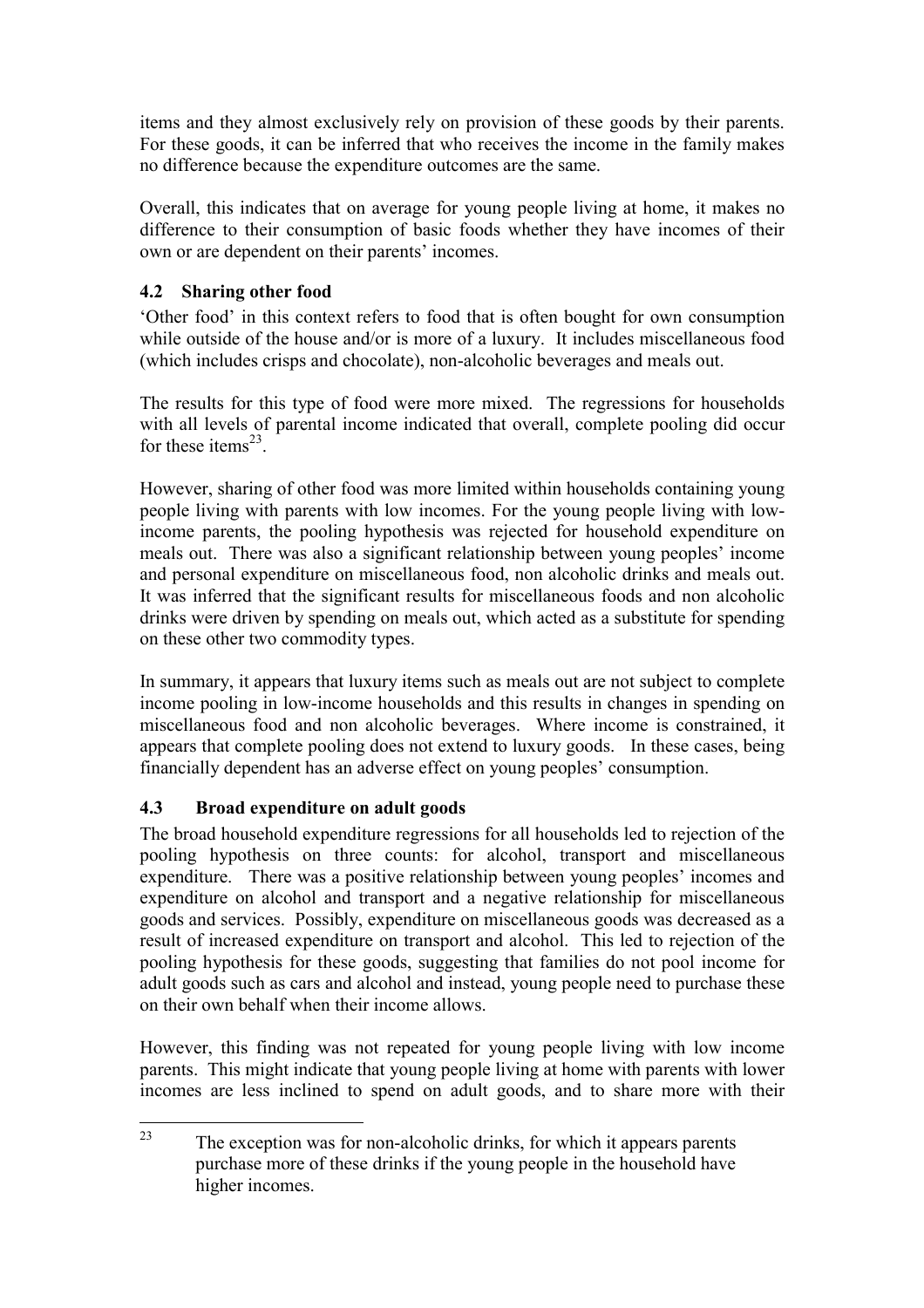parents (perhaps through higher board payments) which reduces their available spending money. Alternatively, it might indicate that low income parents are more inclined to share these goods with young people, but this seems unlikely given that these parents are constrained by their lower incomes.

Both the analyses provided some support for the pooling hypothesis, in that it was not rejected for the remaining commodities and there were many significant partial slope coefficients for household income. However, possibly this may be simply an artefact owing to the broad nature of expenditure categories in which there is scope for substitution of expenditure between household members, which is not being detected by this level of analysis.

In summary, these analyses indicated that young people needed to both have their own incomes and live in higher income families in order to consume adult goods.

## **5 Qualifications and further research**

One of the reasons that the family-sharing literature is so undeveloped is that family sharing is difficult to examine. Direct information on how families share cannot be readily obtained because it is difficult to ask people to describe their private realities rather than public expectations of how they should share. Indirect information is more readily obtained, as in the current study, but it is limited in what it can show and is more difficult to interpret.

Like preceding studies, this study suffers from methodological problems. One problem is that the data is likely to suffer from 'self selection'. Analyses of the data for young people living at home are restricted to those households in which young people have 'chosen' to live at home (at least for the time being). In cases where young people and their parents have less than harmonious relationships, which may involve limited income sharing, young people are more likely to leave home as soon as they able and hence, those relationships will be under-represented in the analysis. Therefore, the analysis is likely to be biased, particularly in the older age groups, towards showing complete pooling. The extent of this bias could be evaluated through by examining studies on the likelihood and reasons for young people leaving home by age.

There are also dangers in using regression analysis for this type of study. Income, expenditure and personal characteristics are highly inter-correlated which can lead to problems of multicollinearity in regression analysis. Although no symptoms were detected, the presence of this problem cannot be entirely discounted. A useful test for checking on the reliability of the results, and to improve the currency of the analysis, would be to repeat this analysis using more recent Household Expenditure Survey data. If similar results were obtained, then the current study would be well validated.

It would also be useful to supplement the current research with a qualitative study of how young people share with their parents. Detailed data could be gathered from a small number of young people about how expenditure is decided upon within their families, what input different family members have on decisions, how much each person finances household expenditure and household work performed. This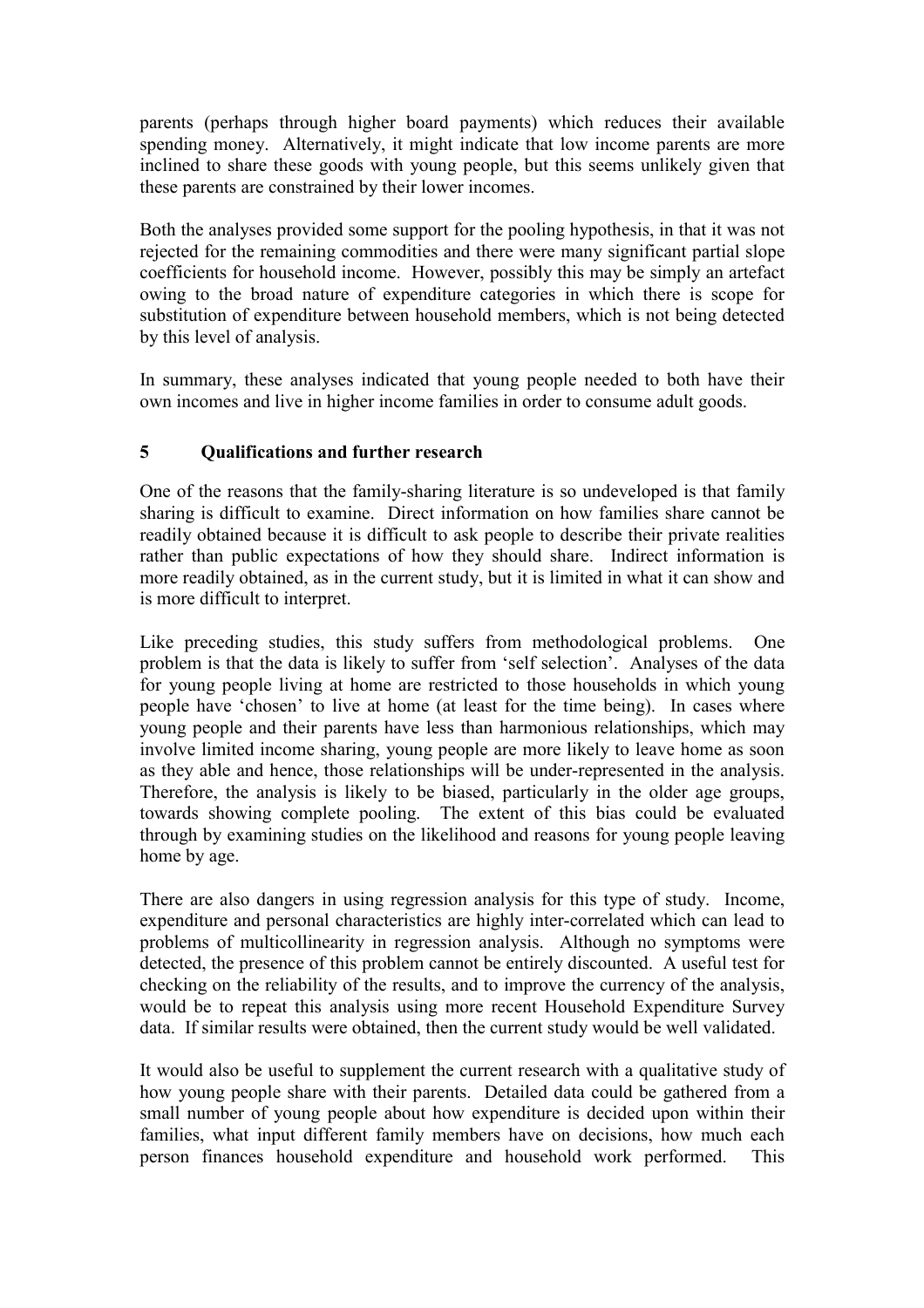information could be used to further develop a model of how young people share with parents, which could then be tested using larger samples.

Another important area requiring further investigation is board payments. A study dedicated to these payments could obtain information on the extent to which these payments cover young people's costs and how board payments are adjusted when young people's incomes increase. This information is needed to better understand how young people share their incomes with their parents.

The current study is also restricted to showing what happens in families on average. Further research is needed to understand the extent to which sharing varies. This could be tackled using a number of different approaches. The introduction of the Common Youth Allowance poses many opportunities for studying the possible adverse consequences of increasing the financial dependence of young people. Information on the numbers of young people who have sought independent allowances would indicate the extent to which parental support has been inadequate, although it appears that these payments have been difficult for young people to obtain which may undermine the results of these studies. Other possible areas of research include increased usage of homelessness services by young people. Alternatively, there are opportunities to explore this issue further with Household Expenditure Survey data. Households in which young people have unusual spending patterns (such as households in which young people live at home but spend relatively large amounts on basic groceries) could be analysed to see if they have any common characteristics.

Lastly, the ability of parents to afford the increased financial dependency of young people needs to be examined. This needs to be considered in terms of the available income of parents as well as competing pressures for expenditure, including caring obligations, savings for retirement, maintaining other dependent children and large mortgages.

#### **6 Conclusion – implications for policy**

Like all studies of income sharing, the current study has methodological limitations. Nevertheless, it provides a number of useful findings with regard to the effects of financial dependency with implications for policy.

These results suggest that on average, young people aged 15-24 years can rely on their parents for basic support. However, the extent of that support is reduced if parental incomes are low. There are also commodities such as cars and alcohol which parents do not appear to provide to their children. This suggests that parents will look after financially dependent young people, so that they are not destitute, but their standard of living is less than that they could obtain if they had a higher personal income. This provides young people with what could be described as an adequate standard of living while maintaining their work incentives.

While these findings might be interpreted as providing some reassurance that the financial dependency of young people can be further increased, thus reducing government expenditure and improving work incentives, this is only possible without putting young people into hardship if parental incomes are adequate and an effective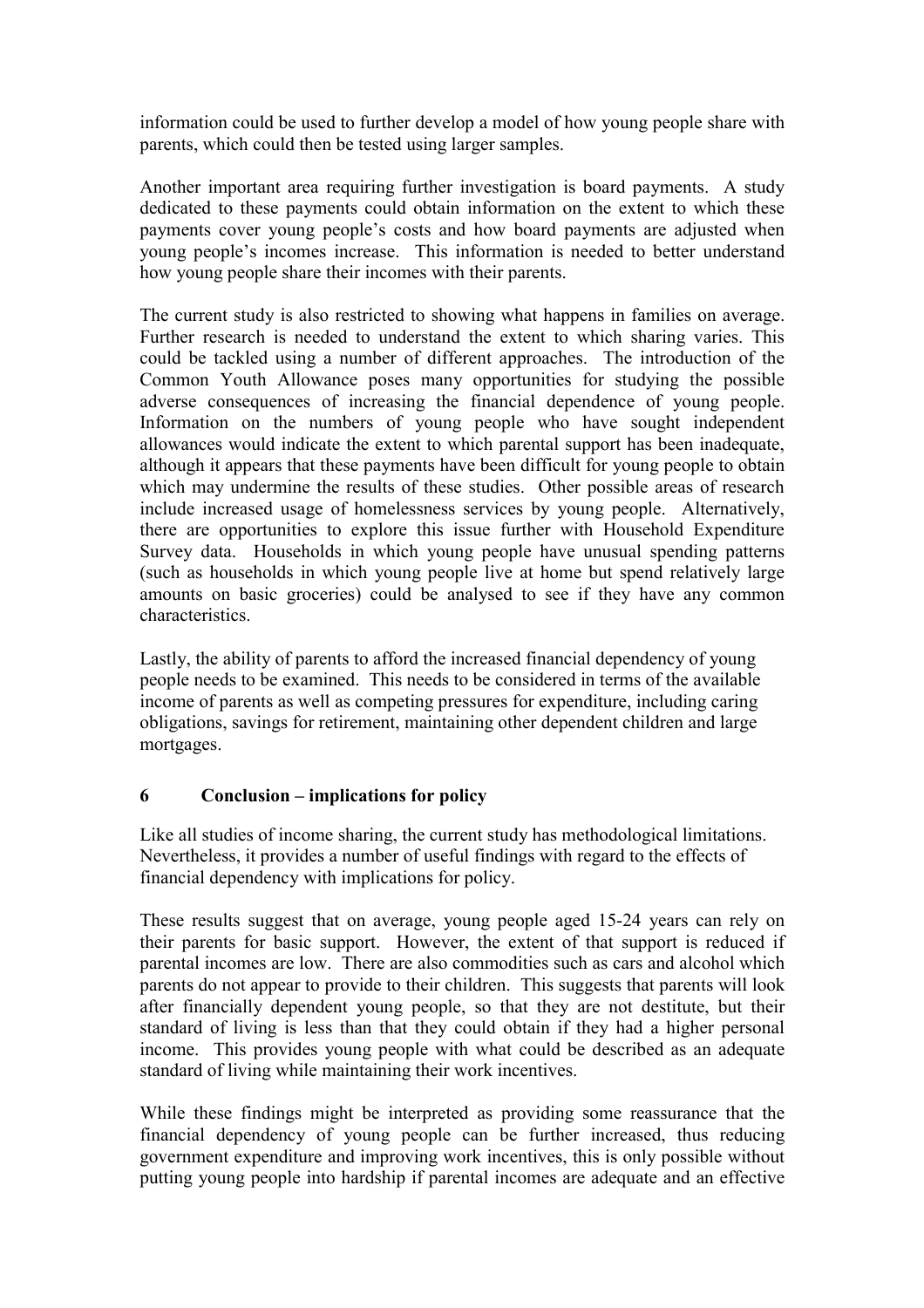safety net is put in place for those young people whose parents share less than average. The impact on parents and their ability to spend on themselves and other children in the family would also need to be taken into account.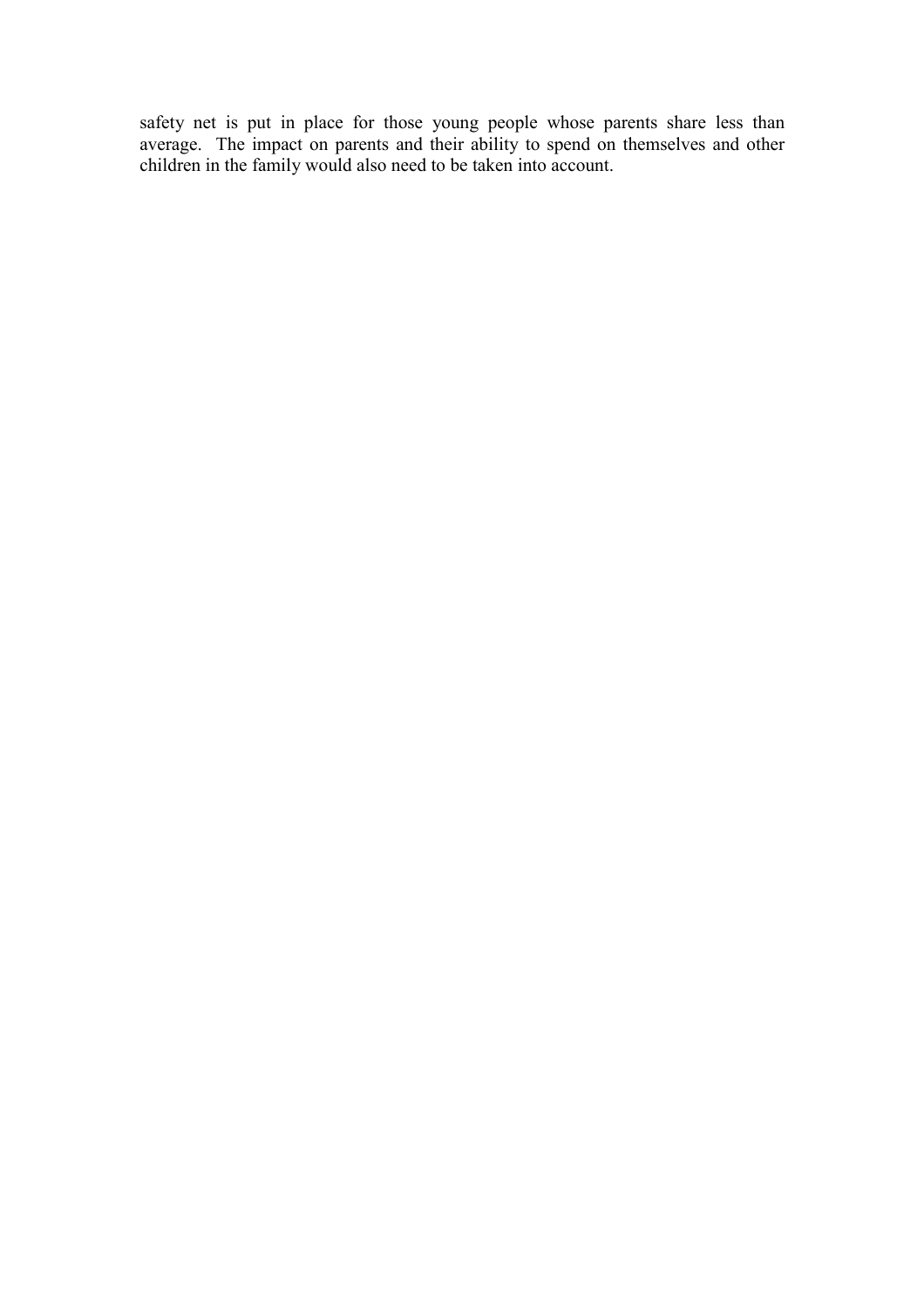#### **References**

- Australian Bureau of Statistics (ABS) (1996), *1993-94 Household Expenditure Detailed Expenditure Items*, Catalogue No. 6535.0, ABS, Canberra.
- Becker, G. S. (1981), *A Treatise on the Family*, Harvard University Press, Cambridge, Massachusetts.
- Becker, G. S. (1974), 'A theory of social interactions', *Journal of Political Economy*, 82(6), 1063-1093.
- Bergstrom, T. (1997), 'A Survey of Theories of the Family', in M.R. Rosenzweig and O. Stark , eds, *Handbook of Population and Family Economics*, Eslevier, Amsterdam, 21-79.
- Bittman, M. and J. Pixley (1997*), The Double Life of the Family: Myth, Hope and Experience*, Allen and Unwin, Sydney.
- Browning, M., F. Bourguignon, P. Chiappori and V. Lechene (1994), 'Income and Outcomes: A structural model of intrahousehold allocation', *Journal of Political Economy*, 102(6), 1067-1096.

Centrelink (1998a), *Youth Allowance – Summary*, htttp://www.centrelink.gov.au/assistance/yth/yal\_sum.htm, 5/02/1998.

Charles, N. and M. Kerr (1987), 'Just the way it is: gender and age differences in family food consumption' in J. Brannen and G. Wilson, eds, *Give and Take in Families: Studies in resource distribution*, Allen and Unwin, London.

- Deacon, A. and J. Bradshaw (1983), Reserved for the Poor: the Means Test in British Social Policy, B. Blackwell and M. Robertson, Oxford.
- Department of Social Security (1997*), Information Handbook: A Guide to Payments and Services*, DSS, Canberra.
- Edwards, M. (1983), The Income Unit in the Australian Tax and Social Security Systems, unpublished PhD Thesis, Australian National University, Canberra.
- Finch, J. and J. Mason (1993), *Negotiating Family Responsibilities*, Tavistock/Routledge, London.
- Finch, J. (1989), *Family Obligations and Social Change*, Polity Press, Cambridge.
- Gittins, D. (1993), *The Family in Question: Changing Households and Familiar Ideologies,* (2<sup>nd</sup> Ed), Macmillan, Houndmills.
- Goodin, R. (1988), *Reasons for Welfare: The political theory of the Welfare State*, Princeton University Press, Princeton.
- Hayashi, F. (1995), 'Is the Japanese extended family altruistically linked? A test based on engel curves', *Journal of Political Economy*, 103(3), 661-674.
- Irwin, S. (1995), *Rights of Passage: Social change and the transition from youth to adulthood*, UCC Press, London.
- Jenkins, S. (1991), 'Poverty measurement and the within-household distribution: an agenda for action', *Journal of Social Policy*, 20,4,457-483.
- Johnson, D., N. Haralambopoulos and O. Hellwig (1997) *Within Household Sharing Patterns*, Melbourne Institute Working Paper Series, 2/97, Melbourne Institute, Melbourne.
- Lazear, E.P. and R.T. Michael (1988), *Allocation of Income within the Household*, The University of Chicago Press, Chicago.
- Lundberg, S. and R. A. Pollak, (1993), 'Separate spheres bargaining and the marriage market', *Journal of Political Economy*, 101(6), 988-1010.
- Manser, M. and M. Brown (1980), 'Marriage and household decision-making: a bargaining analysis', *International Economic Review*, 21(1), 31-44.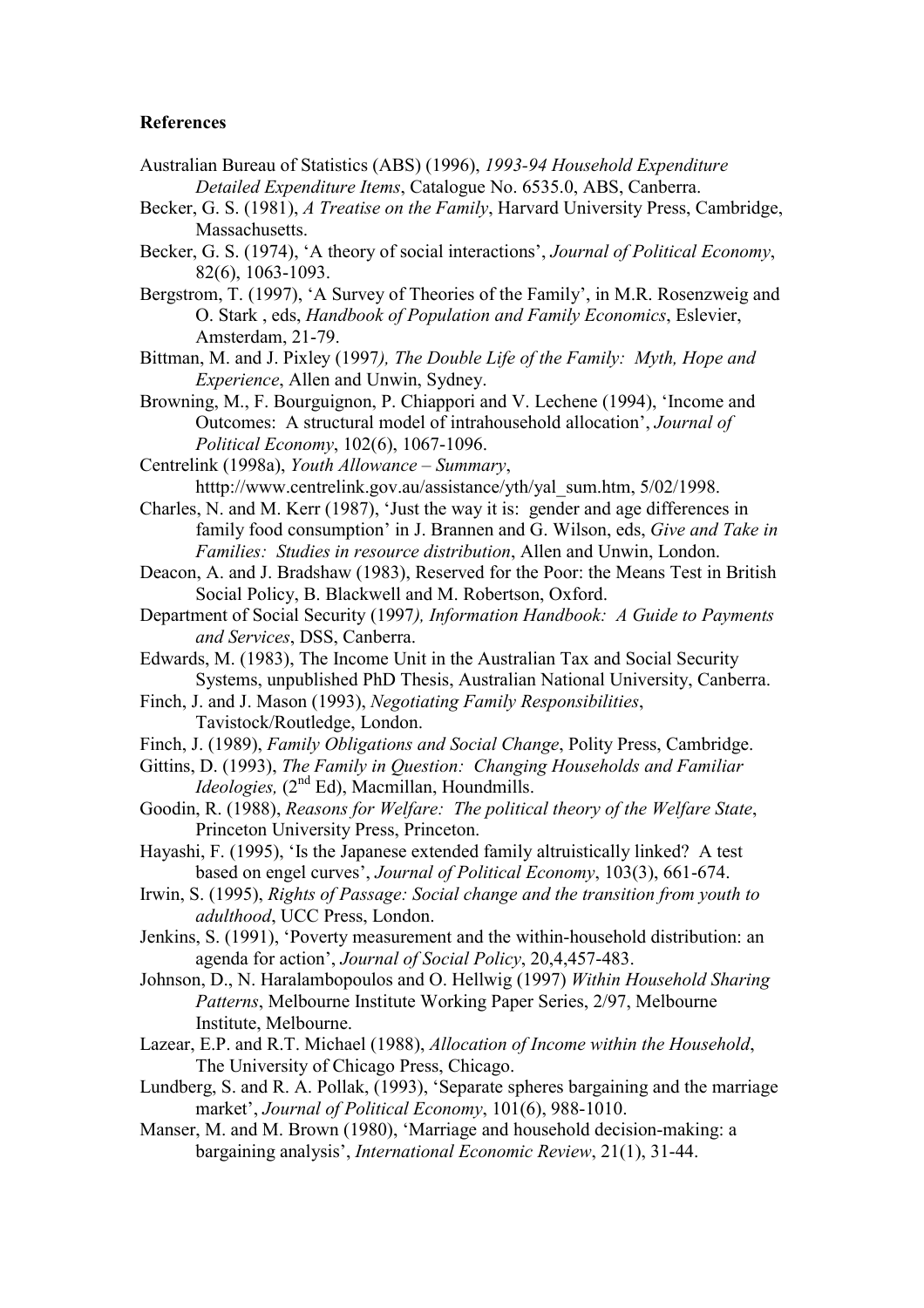- McElroy, M. B. and M. J. Horney (1981), 'Nash-bargained household decisions: toward a generalization of the theory of demand', *International Economic Review*, 22(2), 333-349.
- Pahl, J. (1989), *Money and Marriage*, MacMillan, Houndmills.
- Pascall, G. (1986), *Social Policy: A Feminist Analysis*, Tavistock, London.
- Phipps, S. A. and P. S. Burton (1995b), *Collective Models of Family Behaviour: Implications for Economic Policy*, Revision of a paper presented at the Status of Women Economic Equality Workshop, Ottawa, Ontario, November 29-30, 1993. Revision August 1995.
- Piachaud, D. (1982), 'Patterns of income and expenditure within families', *Journal of Social Policy*, 11, 4, 469-82.
- Powles, M. (1986), *Financial Arrangements between TAFE Students and Their Parents*, A research report commissioned by the Commonwealth Office of Youth Affairs, Department of Prime Minister and Cabinet.
- Rayner, M. (1994), 'Human rights, families and community interests', *Family Matters*, 37, 60-66.
- Samuelson, P.A. (1956), 'Social indifference curves', *The Quarterly Journal of Economics*, LXX(1), 1-22.
- Schneider, J. (2000), 'The increasing financial dependency of young people on their parents', *Journal of Youth Studies*, 3(1), 5-20.
- Schneider, J. (2002), Income Sharing between Young People and Their Parents, unpublished PhD Thesis, University of New South Wales, Sydney.
- Singh, S. and J. Lindsay, (1996), 'Money in heterosexual relationships', Australian New Zealand Journal of Sociology, 32(3), 57-69.
- Smith, S (1991), 'Economic Analysis and the Division of Income Within the Family' in Smith, S. ,ed, *Economic Policy and the Division of Income Within the Family*, London, Institute for Fiscal Studies, 10-31.
- Tomlinson, J. and H. Creed (1984), Ideology of the Family: The Demystification of Social Welfare Provisions Relating to Youth and Income Maintenance Policies, unpublished paper presented at the 54<sup>th</sup> ANZAAS Congress, Canberra.
- Tran-Nam, B and D.L.P. Lee (1992), Intra-Household Allocation of Resources: Some Australian Evidence', 21<sup>st</sup> Conference of Economists, University of Melbourne, July 8-10.
- Vinson, T., M. Abela and R. Hutka. (1997)*, Making Ends Meet: A study of young unemployed people in Sydney*, Uniya Research Report No. 1, Sydney, Uniya Jesuit Social Justice Centre.
- White, R. (1997), *Any Which Way You Can: Youth livelihoods, community resources and crime*, Sydney, Australian Youth Foundation.
- Wilson, G. (1987a), *Money in the Family*, Avebury, Aldershot.
- Wilson, G. (1987b), 'Money: patterns of responsibility and irresponsibility in marriage', in J. Brannen and G. Wilson, eds*., Give and Take in Families:*  Studies in resource distribution, Allen and Unwin, London.